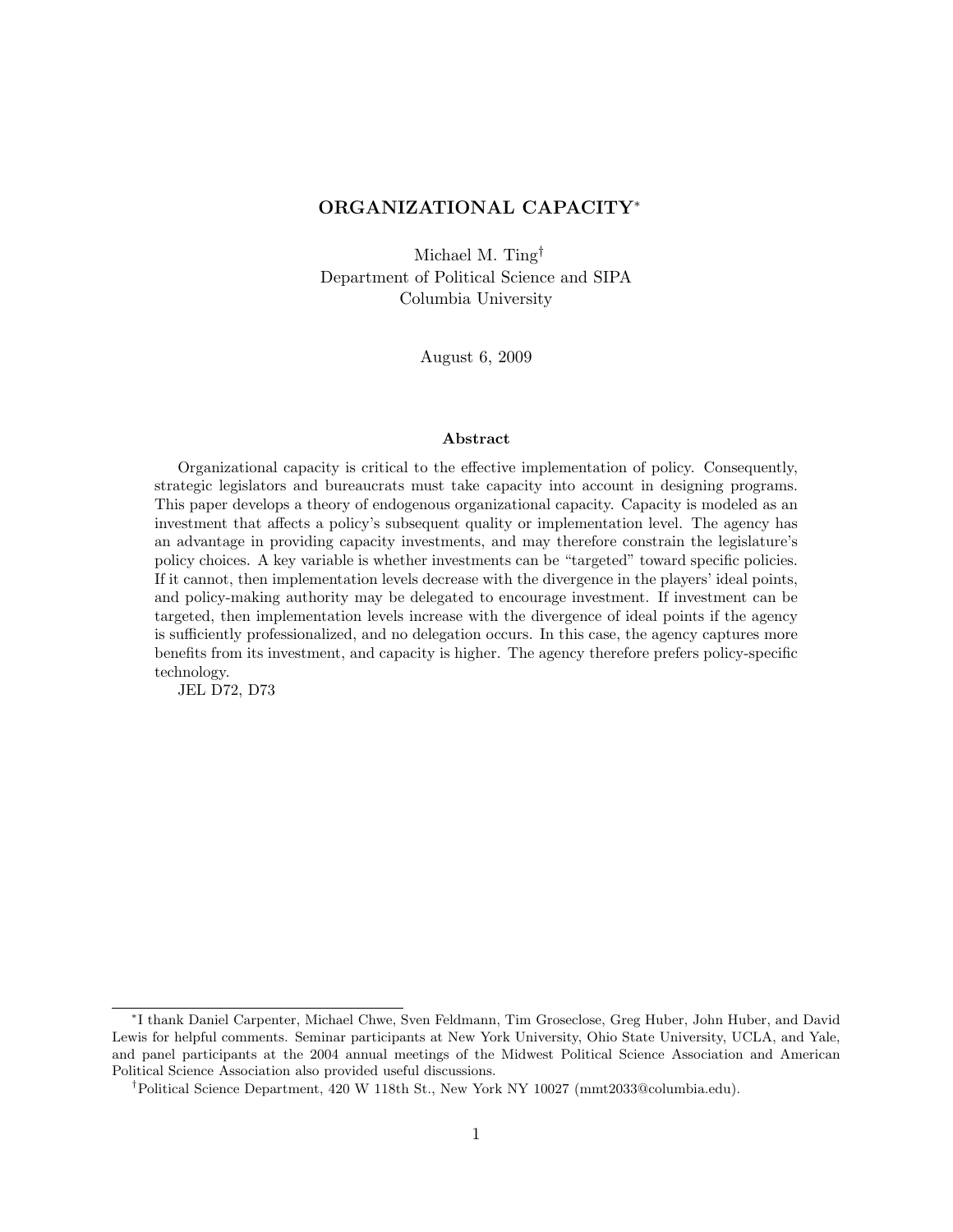## 1. Introduction

In many policy environments, the quality and extent of a law's implementation are of primary concern. Beyond the passage of legislation, outcomes depend on the responsible agency's training and allocation of personnel, its research and development of technology, and its collection of data. In the American system, outcomes also depend on its handling of the rule-making process, which poses extensive procedural hurdles. These activities, among others, are components of an agency's organizational capacity. Capacity determines whether regulations are enforced, revenues are collected, benefits are distributed, and programs are completed. It therefore plays a key role in the success or failure of policies and the bureaucracies that implement them.

Observers have long noted that organizational capacity varies greatly across agencies  $(e.g.,)$ Barrilleaux et al. 1992). Historically high capacity agencies such as the U.S. Forest Service have enjoyed political clout and autonomy, while low capacity agencies have languished  $(e.g., K\text{aufman})$ 1960, Skowronek 1982). This variation raises two related questions. First, what are the sources of organizational capacity? Second, how does capacity affect policy-making?

A central argument about the origins of capacity is that it arises from within the bureaucracy.<sup>1</sup> In many cases, successful agencies invested strategically in capabilities that in turn shaped both the choice of legislative policies as well as their implementation (e.g., Cates 1983, Rosen 1988, Kato 1994, Carpenter 2001, Chisholm 2001).<sup>2</sup> While existing accounts of endogenous capacity generation are largely informal, their strategic intuition is clear enough. In an environment where capacity can affect outcomes that matter to politicians, bureaucrats should invest in it to constrain those outcomes in preferred ways.

More specifically, this account suggests that organizational capacity confers upon the agency a technological advantage over the principal, such as a legislature or executive. If this advantage is not easily appropriated by the principal, then the agency can use it to gain a measure of agenda

<sup>&</sup>lt;sup>1</sup>The contrasting view is that the sources of capacity are external to the agency. High capacity may result from low corruption, or high quality civil service or judicial systems (e.g., Besley and McLaren 1993, Geddes 1994, Evans and Rauch 1999, Rauch 2001). An agency's pre-existing resources, such as assets or personnel, can also play an important role. Finally, elected politicians may systematically under-value capacity, and therefore provide suboptimally for it (Derthick 1990). As Derthick argues, "The assumption that pervades policymaking is that the agency will be able to do what is asked of it because by law and constitutional tradition it must. It does not occur to presidential and congressional participants that the law should be tailored to the limits of organizational capacity" (1990: 184).

 $2$ Cates provides an excellent example of this strategy in his analysis of social security. Early program managers had so monopolized crucial implementation information that legislators had difficulty assessing alternatives to the agency's proposals, leading Senator Eugene Millikin (R-Col.) to complain in 1950 that "[t]he cold fact of the matter is that the basic information is alone in possession of the Social Security Agency. There is no private actuary . . . that can give you the complete picture . . . . I know what I am talking about because I tried to get that."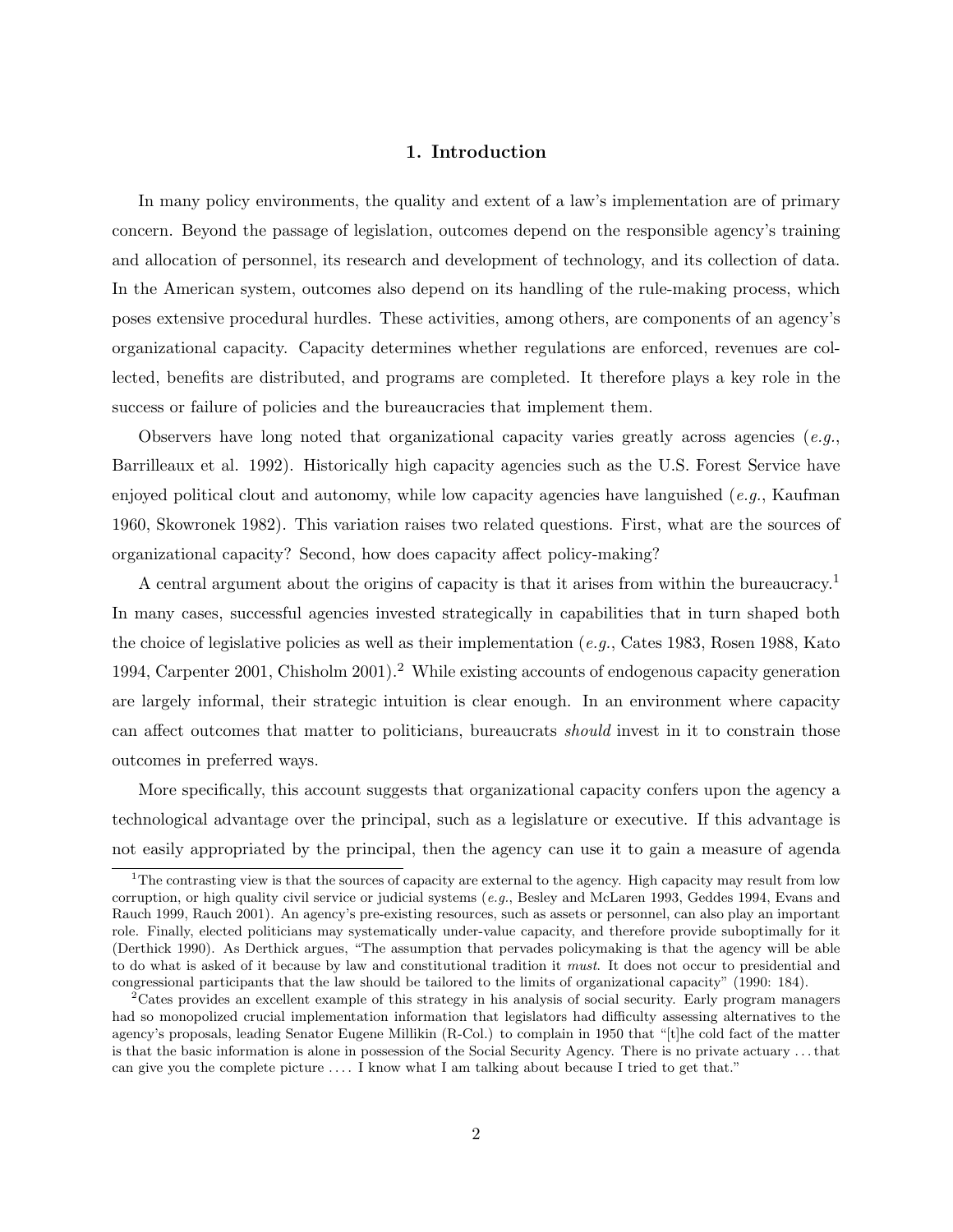power.<sup>3</sup> This is done by investing in certain capabilities that affect the level of implementation of various policies, for example the number of clients served, or the number of errors avoided. The ability to make such investments may arise through purchasing or hiring authority, internal research departments, or explicit delegation. These allow the agency to determine up front the kinds of expertise, personnel, and data that can be brought to bear on specific policies. A principal who cared about implementation would then take these levels into account in her subsequent policy choices. Thus even in the absence of formal legislative powers, capacity can allow an agency to shape policy.

This paper develops this account further with a simple and tractable model of capacity. Its approach borrows from an extensive literature that addresses related problems in the theory of the firm (Grossman and Hart 1986, Hart and Moore 1988). It starts from the assumption that legislation is an "incomplete contract" for controlling the bureaucracy. In many inter-organizational agreements, activities that affect actors' payoffs may be too complex to specify contractually ex ante. Analogously, legislation directing agencies to execute a policy may necessarily be incomplete, in the sense of leaving critical implementation details — how to serve clients, or how to avoid errors — unspecified. This feature is the source of the agency's agenda power, since a legislature that cared about the effect of capacity on implementation would wish to specify these details unilaterally if it could.

This framework requires that outcomes occur not only on a standard spatial policy dimension, but also on an implementation, or quality, dimension. Only the latter is affected by capacity. Thus, a legislative statute can specify a policy such as an enforcement level, or a scientific goal. But the bureaucracy has a short-term monopoly over the technology governing its implementation (that is, its investment in capacity is non-contractible). This formulation distinguishes between what a legislature can control fully (policy) and what it cannot (capacity) in an intuitive way. It also usefully separates capacity from policy, so that strict enforcement of a lax policy (which may require high capacity) and lax enforcement of strict one (which may not) are conceptually distinct.<sup>4</sup> In the existing formal work on organizational capacity, capacity directly affects a policy dimension (Huber and McCarty 2004, 2006, Lewis 2008). For example, a low-capacity tax agency might implement a 30% tax rate by actually collecting 10% or 50%. By contrast, in the policy environment adopted here

<sup>&</sup>lt;sup>3</sup>The model may therefore best describe existing agencies that have had opportunities to cultivate external constituencies. Alternatively, it may apply best to "coping" or "procedural" agencies, for which actions are difficult to observe (Wilson 2000).

<sup>&</sup>lt;sup>4</sup>One feature that is lost in this simplification is the occasional association between capacity and "expertise." The present model does not feature incomplete information.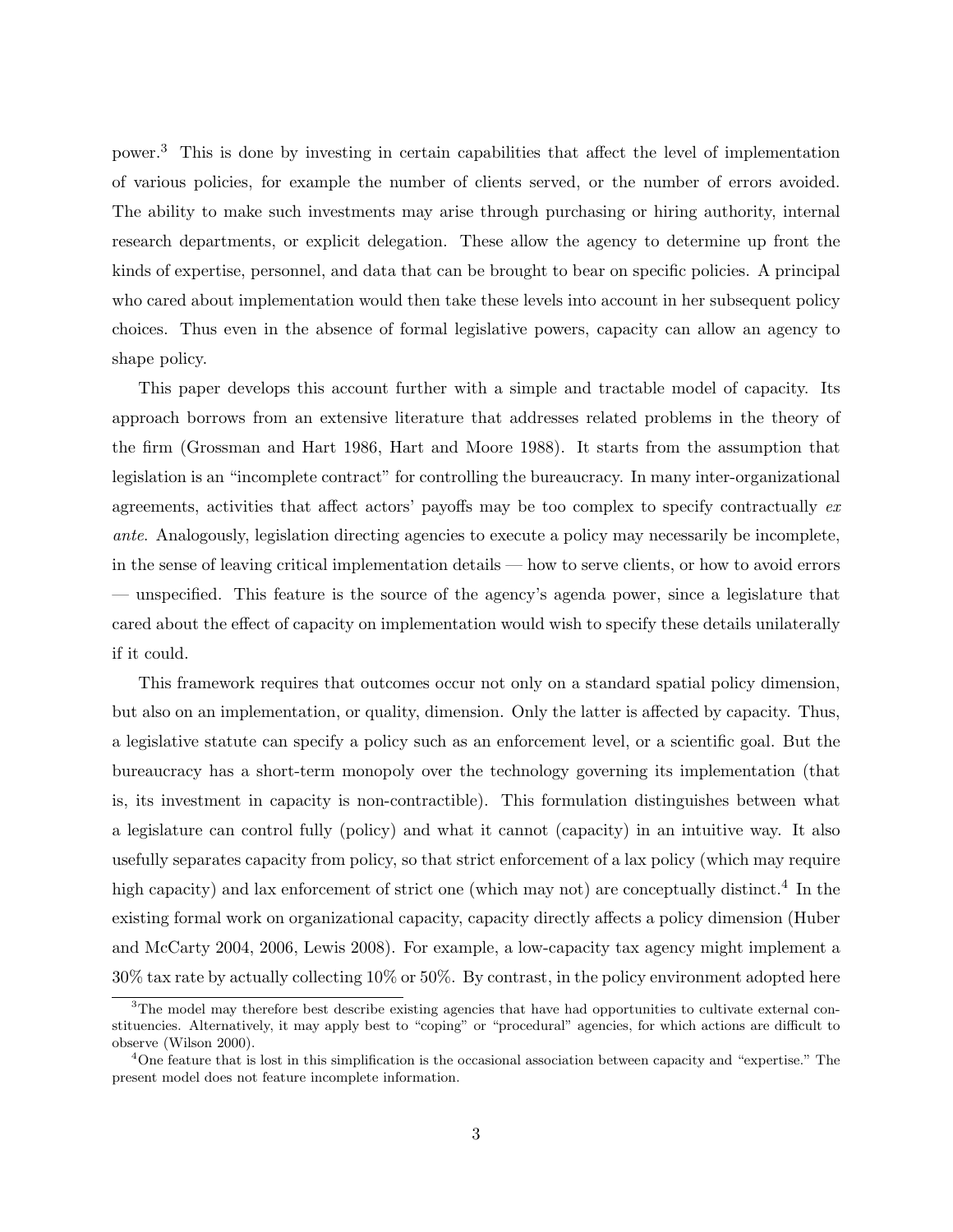a low-capacity agency might collect 30% from only some eligible taxpayers, while a high-capacity agency would collect 30% from all.

The model embeds capacity in a setting that incorporates many features common to models of bureaucratic politics, such as preference divergence, specialization, and delegation. In the basic game, a political principal (*e.g.*, a legislature, or an executive) and an agency both care about the location of a policy  $x$  in a unidimensional space. For any policy, both players' utilities are also increasing in an implementation level, z, which is determined by the agency's choice of two variables. The first is a capacity vector c, which is a set of investments that are costly to the agency.<sup>5</sup> The second is a target policy y at which z is maximized. In choosing x, the principal may therefore face a trade-off between policies and implementation levels. As in standard incomplete contracting models, there are two periods. The investment c is non-contractible in the first period, but becomes contractible in the second. Thus the principal's observation of capacity in the first period allows her to "renegotiate," by specifying any investment up to but not exceeding c in the second.<sup>6</sup> Loosely speaking, in the first period the policy domain is relatively new or poorly understood, but in the second the principal understands its implementation details well enough to write them into law. Crucially, this also allows the principal to appropriate the agent's initial capacity investment. But the appropriation must then respect the set of ex ante policy-capacity combinations traced out by the agency's investments.

The principal's ability to appropriate the agency's efforts depends on the technology through which investments are translated into implementation. There are two variants of the game, which capture polar opposites in this technology. In the first, the agency cannot target its investment toward a specific policy (*i.e.*,  $y$  is irrelevant). This reflects a "generalist" policy domain where skills such as client service and information technology are fungible. An agency such as the Internal Revenue Service, for which many activities (such as audits and fraud investigations) do not depend heavily on policy (e.g., tax rates), might fit in this category. In the second, capacity is at a minimum everywhere except at y. This "specialist" environment might require equipment or employees with particular kinds of expertise. This case would best describe a military organization or parts of the U.S. Department of Agriculture, whose personnel and material resources are not easily re-deployed for purposes other than those originally intended.

<sup>&</sup>lt;sup>5</sup>Since implementation is costly for the agency, it is a "valence" dimension for the principal but not the agency. Huber and McCarty (2006) derive the result that a principal always prefers higher-capacity agencies, as is assumed here.

 ${}^{6}$ The principal cannot exceed c, as this would imply the ability to raise the agency's investments for any policy, including those that the agency may not have targeted.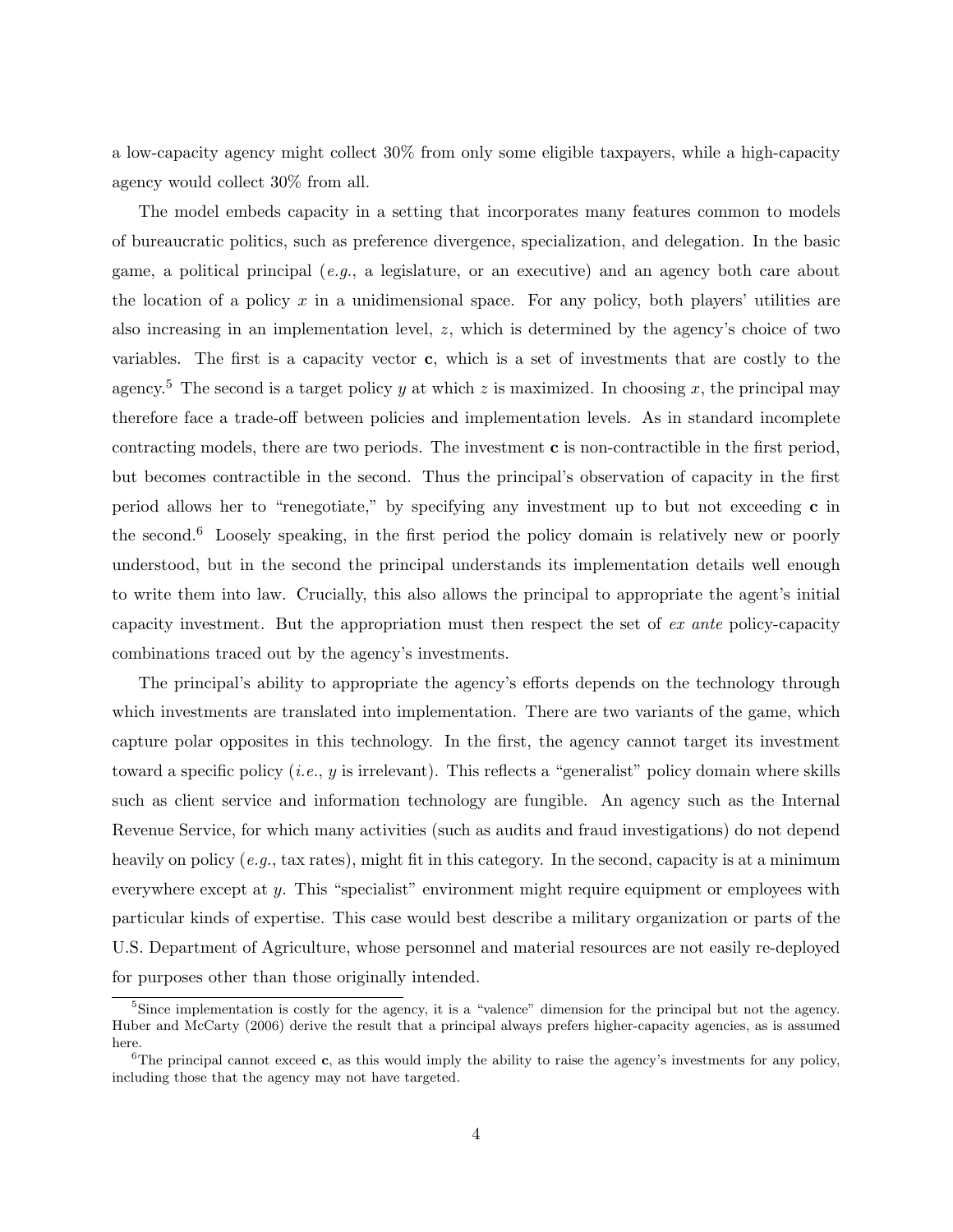The main predictions relate implementation levels, policy choice, and the technological environment. In the generalist case, the principal can always appropriate the agency's capacity investment for use on her ideal policy. The implementation level therefore decreases in the distance between the players' ideal policies. One way for the principal to encourage investment is to delegate policymaking authority to the agent, particularly when the players' preferences coincide. But these incentives are weakened by the principal's inability to commit to non-renegotiation from the agency's policy choice to her own ideal ex post.

Somewhat surprisingly, the specialist case can reverse these results. Here, the agent's targeted investment can force the principal to choose between a badly implemented ideal policy and a better implemented but more distant policy  $(y)$ . Compared with the generalist case, the investment is less easily appropriated, and thus in equilibrium policies are closer to the agency's ideal and the implementation level is higher. Consequently, when the agency is "professional" in the sense of valuing implementation relatively independently of policy, capacity increases in the distance between ideal points. The implications for delegation are especially stark. In contrast with both the generalist case and much of the literature on delegation, the principal never delegates policy authority (e.g., Gilligan and Krehbiel 1987, Epstein and O'Halloran 1994, Aghion and Tirole 1997, Huber and Shipan 2002, Gailmard 2002, 2009, Bendor and Meirowitz 2004).

Pushing the analysis a step further, the results imply that the agency unambiguously prefers to be a specialist, while the principal often prefers a generalist. These induced preferences might be reflected in the principal's design of agency personnel systems. In fact, the early civil service systems in France, the United Kingdom, and the United States all displayed a strong orientation toward cultivating "general" competence amongst public sector managers (Suleiman 1974, Silberman 1993).

The model joins a growing formal literature that addresses organizational capacity. Huber and McCarty (2004) also consider the implications of capacity for bureaucratic delegation, but in an environment where capacity is exogenously given and there is no "quality" dimension of output. In contrast with my model, theirs predicts that delegation should be associated with high-capacity agencies. Additionally, the recent works on personnel policy by Gailmard and Patty (2007) and Lewis (2008) represent initial steps toward endogenizing capacity. The former consider policy-specific investments by individual civil servants in a principal-agent framework.<sup>7</sup> The latter examines the president's trade-off between capacity and policy performance inherent in the choice between civil servants and political appointees. It also suggests ways in which hypotheses about

 $7$ Dixit (2002) provides a useful overview of this general issue.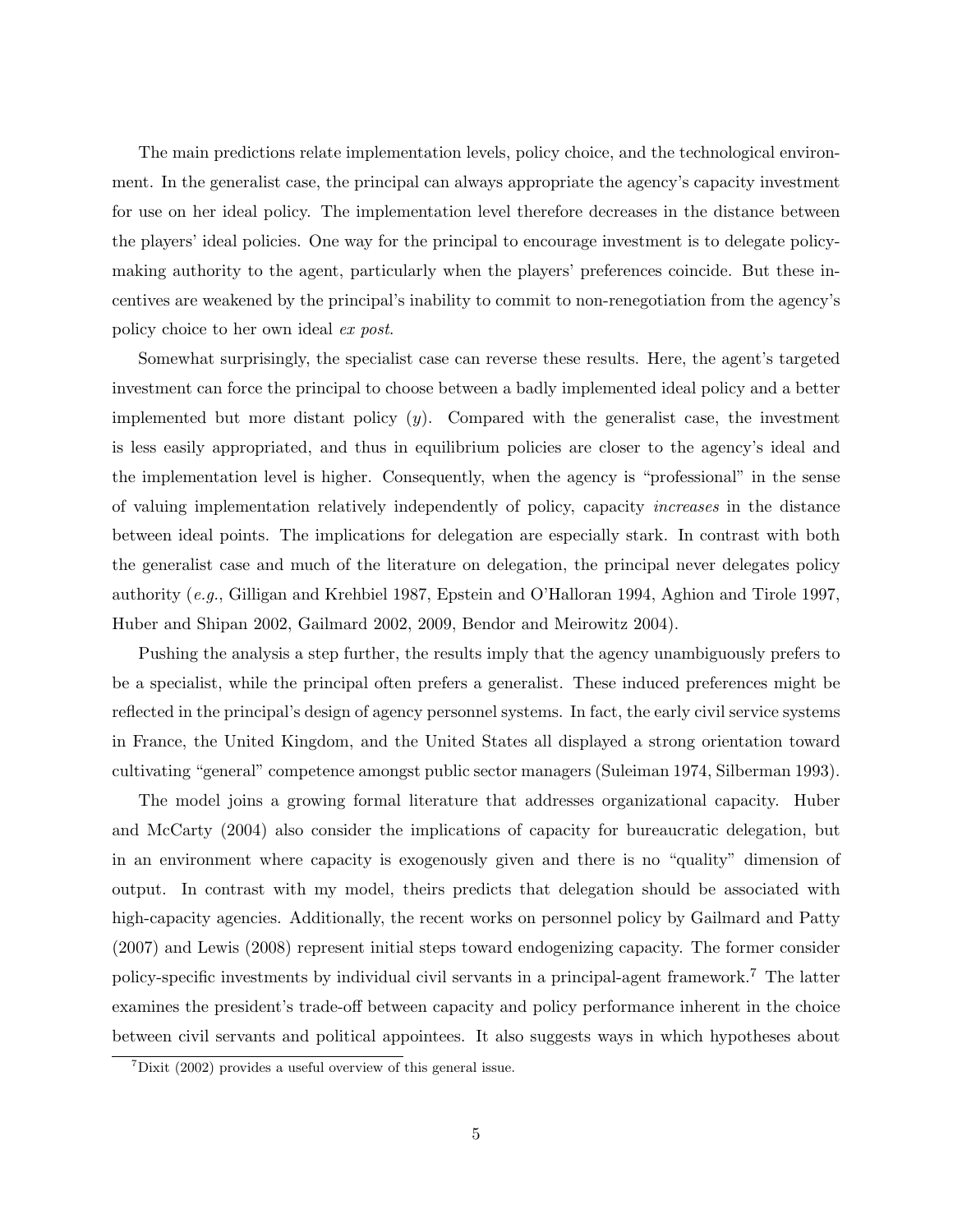capacity may be tested. Finally, Besley and Persson (n.d.) consider the more general question of state capacity. Their model investigates conditions under which a government will invest in costly legal and fiscal capacity early in order to maximize public goods later.

Theoretically, the game bears a family resemblance to models of incomplete contracts (Tirole 1999), which typically examine the contracting relationship between two firms in a joint production environment. As in the model developed here, one party can make a non-contractible investment that is potentially valuable to the relationship.<sup>8</sup> There are several noticeable differences, however. They usually give the investor some bargaining power in renegotiation, and do not feature a spatial outcome dimension. Within this body of work, the present model is perhaps most closely related to that of Bernheim and Whinston (1998), who study delegation in a principal-agent relationship, and Besley and Ghatak (2001), who address public- and private-sector ownership with non-contractible investments and public goods.

The paper proceeds as follows. The next section sets up the basic model, and the results are presented in Section 3. Section 4 considers the question of delegation under the framework. Section 5 discusses the results and concludes.

## 2. The Model

The model is a game of policy-making with endogenous organizational capacity over two periods. There are two players, P and A, corresponding to a principal and an agent. Except where otherwise noted, time periods are denoted with subscripts and players with superscripts.

Each player cares about policy and the implementation level thereof. A policy is some  $x \in X$ , where  $X \subset \mathbb{R}$  is compact and convex. For each policy, the implementation level z is determined by a production function, or *capacity function*  $z: X \times X \times \mathbb{R}^m_+ \to \mathbb{R}_+$ . The first two arguments of  $z(x, y, c)$ are the chosen policy and a *target policy*, respectively. The relationship between the two is critical and will be specified in later sections. The last argument is the capacity vector, which consists of  $m \geq 1$  (finite) investments. This vector represents the possibility that a policy's implementation level can be the result of multiple (and possibly independent) costly inputs, such as personnel, research, or demonstration projects. The capacity function is weakly concave and increasing in each investment  $c_j$ . Further,  $\frac{\partial^2 z}{\partial c_i \partial c_j}$  $\frac{\partial^2 z}{\partial c_i \partial c_j} \geq 0$  for  $i \neq j$ , so that investments may be complementary. Without any investment, the default implementation level for any  $x_t$  and y is  $z(x_t, y, \mathbf{0}) = 0$ . The capacity investment imposes a cost  $k(c)$  on A, where  $k: \mathbb{R}^m_+ \to \mathbb{R}_+$  is continuous, increasing, and

<sup>8</sup>Using different frameworks, Prendergast (2003) and Prendergast and Stole (1996) also consider environments where employee investments can improve organizational outputs.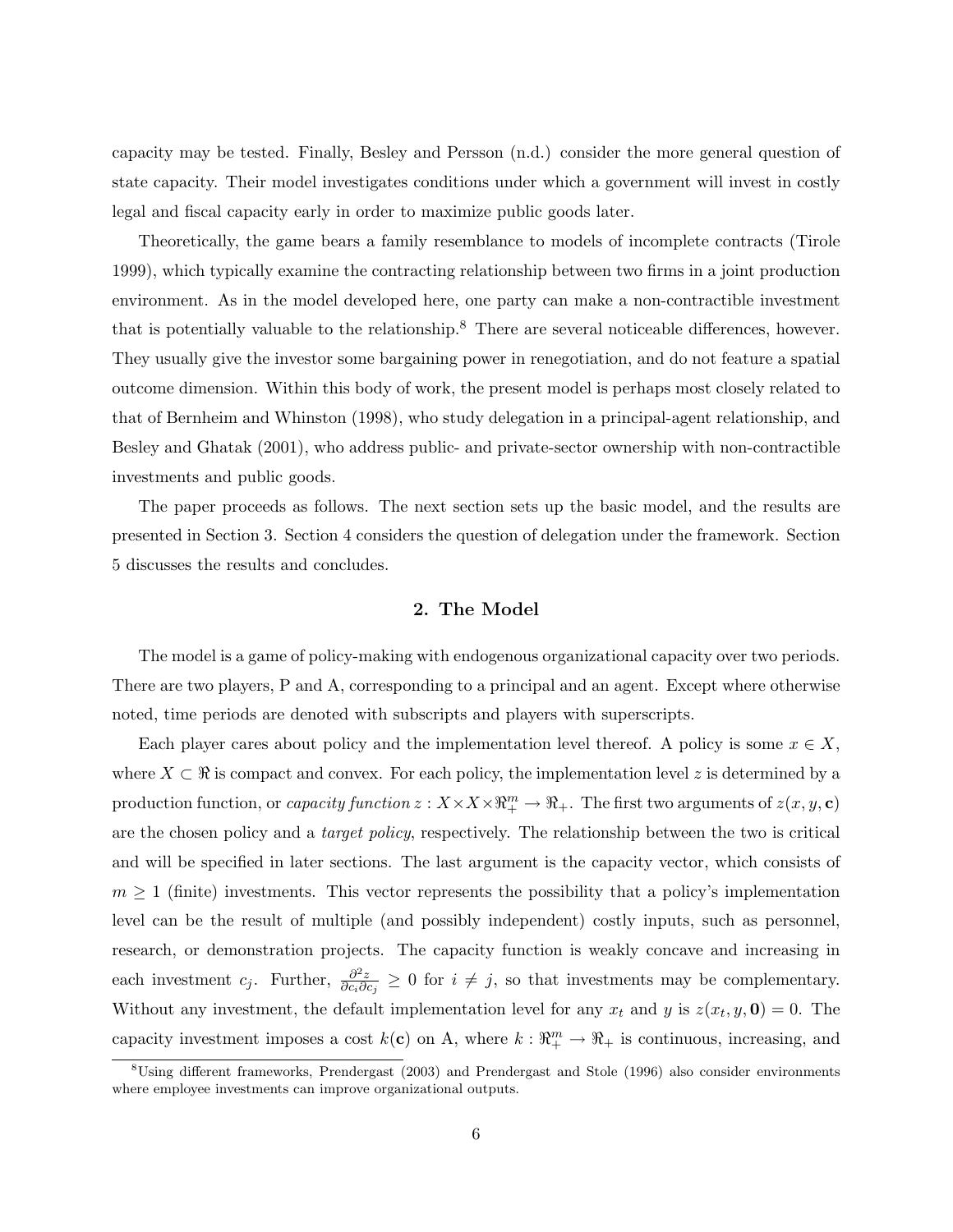convex. I assume that  $\frac{\partial^2 k}{\partial c \partial c}$  $\frac{\partial^2 k}{\partial c_i \partial c_j} \leq 0$  for  $i \neq j$ , to allow for possible cost efficiencies across investments.

For player *i*, utility over policy and implementation is given by  $u^{i}(x, z(\cdot); x^{i})$ , where  $u^{i}: X \times$  $\Re_+ \times X \to \Re$  is  $C^2$  and concave in x. At any implementation level, i's ideal policy is  $x^i \in X$ . For A, I further assume that  $u^{A}(x, z(\cdot); x^{A}) = u(|x - x^{A}|, z(\cdot))$ , so that the "shape" of A's utility function is independent of  $x^A$ . Without loss of generality, let  $x^P < x^A$ . It will often be convenient to suppress the dependency of  $u^{i}(\cdot)$  on  $x^{i}$ .

Of particular interest in this model is the effect of a policy's implementation level on each player's utility. Each player prefers higher implementation levels but also has diminishing marginal valuation of implementation:  $\frac{\partial u^i}{\partial z} > 0$  and  $\frac{\partial^2 u^i}{\partial z^2} \leq 0$  at any policy x. Each player i's marginal utility from implementation is also increasing in the proximity of x to  $x^i$ :  $\frac{\partial^2 u^i}{\partial z \partial x}$  > (=)(<) 0 for  $x < (=)(>)$   $x^i$ . It will be furthermore be useful to impose some structure A's cross-partial:  $\frac{\partial^2 u^A}{\partial z \partial x}(x, z) = p\pi(x)$  for  $x < x^A$ , where  $p \in \mathbb{R}_+$  and  $\pi : \mathbb{R}_+ \to \mathbb{R}_+$  is continuous, bounded and strictly decreasing. The parameter  $p$  might correspond to the agent's level of "politicization." When  $p$  is low, the agent's utility over implementation is relatively independent of the policy. This corresponds to the notion of a "neutrally competent" bureaucracy  $(e.g.,$  Fesler 1980). By contrast, an agent with a high  $p$ wants a lower level of implementation if policy is located far from  $x^A$ .

The period  $t$  utility functions for P and A, respectively, can be written as:

$$
U_t^P(x_t, y, \mathbf{c}_t) = u^P(x_t, z(x_t, y, \mathbf{c}_t); x^P)
$$
\n
$$
(1)
$$

$$
U_t^A(x_t, y, \mathbf{c}_t) = u^A(x_t, z(x_t, y, \mathbf{c}_t); x^A) - k(\mathbf{c}_t).
$$
\n(2)

Player *i*'s total utility is given by  $U_1^i(\cdot) + \delta^i U_2^i(\cdot)$ , where  $\delta^P, \delta^A \geq 0$ . This allows the second period to represent either a discounted second period of interaction, or the reduced form for a stream of future interactions.

To avoid a number of uninteresting cases, several minor technical assumptions are made. First, to avoid corner solutions I adopt some standard Inada-type conditions:  $\frac{\partial k}{\partial c_j}(\mathbf{0}) = 0$  and  $\lim_{c_j \to \infty} \frac{\partial z}{\partial c_j}$  $\frac{\partial z}{\partial c_j} = 0$  for all inputs j, and  $\lim_{z\to\infty} \frac{\partial u^i}{\partial z} = 0$  for all players i. Second, there exists some z satisfying  $u^P(x^P, 0) = u^P(x, z)$  for all x, so that P can be made indifferent between her ideal policy with an implementation level of zero and any feasible policy with a sufficiently high implementation level.<sup>9</sup> Finally,  $\frac{\partial^2 u^A}{\partial x^2}$  is bounded away from zero.

Players in the game are completely and perfectly informed. The sequence of the game is as follows.

 $9$ This assumption is equivalent to saying that implementation is important to P in the policy area in question. If the assumption were violated, then P would not be willing to trade policy for implementation over some range of  $X$ .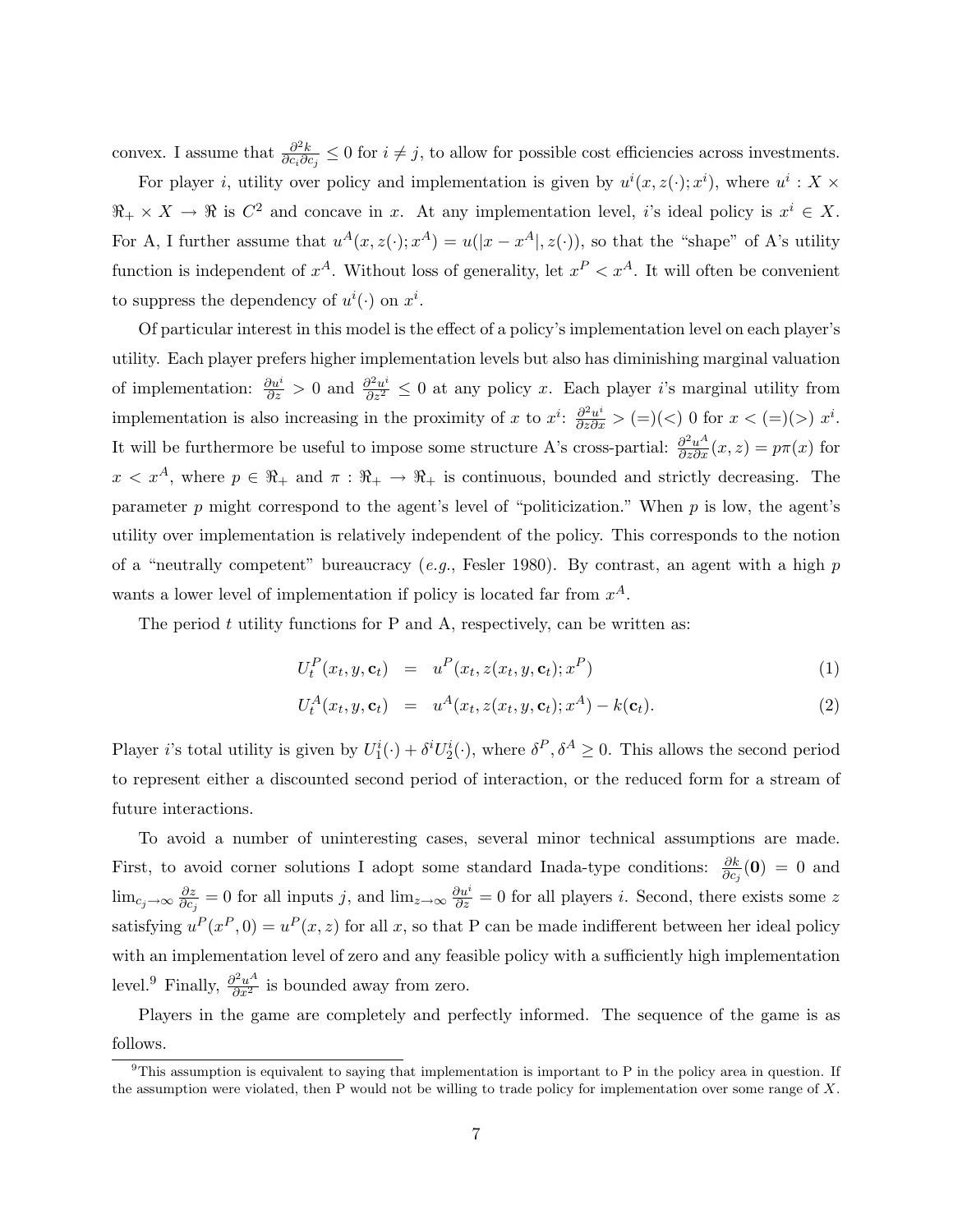- 1. (Period One) A chooses its capacity investment,  $\mathbf{c}_1 \in \mathbb{R}_+^m$  and a target policy  $y \in X$ .
- 2. P chooses policy  $x_1 \in X$ .
- 3. (Period Two) P chooses policy  $x_2 \in X$ , and A's capacity investment,  $\mathbf{c}_2 \in \{\mathbf{c} \mid \mathbf{0} \leq \mathbf{c} \leq \mathbf{c}_1\}$ .

Two assumptions about the sequence are worth noting here. First, the assumption that capacity investment precedes policy choice might represent an agency's preparation for an upcoming policy debate. As intuition might suggest, this is a source of A's agenda power, although as Section 3 discusses some of the results do not depend on this particular ordering. An alternative formulation that would give A more power would be to make feasible policy choices in X depend on  $c_1$ .<sup>10</sup> Second, the assumption that policy is initiated by the principal might correspond to a policy arena in which P writes legislation that assigns responsibility to A. However, A might choose  $x_1$  if it has authority either pre-existing from previous legislation or explicitly delegated by P. This possibility is addressed in Section 4.

The sequence also makes clear the game's incomplete contracting structure. Ex ante, in the initial legislation or rule over  $X$ , P cannot specify anything about A's capacity investment.<sup>11</sup> However, the revelation of A's first period action renders the investment contractible  $ex$  post. P might, for example, learn of an appropriate monitoring technology that allows her to impose A's period 2 capacity investment up to  $c_1$ . She can also re-adjust the policy. These steps are analogous to renegotiation in incomplete contracting relationships. However, the target  $y$  is never contractible: it is "sunk" and cannot be modified.

I characterize subgame perfect equilibria in pure strategies. A's strategy  $s^A \in \mathbb{R}^m_+ \times X$  specifies her period 1 capacity investment and targeted policy. P's strategy  $s^P : \mathbb{R}^m_+ \times X \to X^2 \times \{c \mid 0 \leq$  $c \leq c_1$  maps the capacity investment and target policy to period 1 and 2 polices and period 2 capacity investment. It will be notationally convenient to identify directly the components of the equilibrium values of  $s^A$  and  $s^P$ . Thus, let  $y^*$  denote the equilibrium target policy, and let  $x_t^*$ ,  $\mathbf{c}_t^*$ , and  $z_t^*$  denote the equilibrium period t policy, capacity investment, and implementation level, respectively. I make two tie-breaking assumptions. First, when re-setting the capacity investment, P breaks ties in favor of lower levels of investment. While the investment is modeled as being

 $10$ For example, the acquisition of a particular kind of surveillance device by the military might facilitate its involvement in certain kinds of law enforcement activities.

<sup>&</sup>lt;sup>11</sup>Note also that P cannot constrain A's ability to choose  $c_1$ . The implicit assumption is that enough "slack" exists to permit the agent's initial investment. It is possible, however, that P could control A's budget constraint. Allowing this would increase P's ability to reduce undesirable over-investment by A.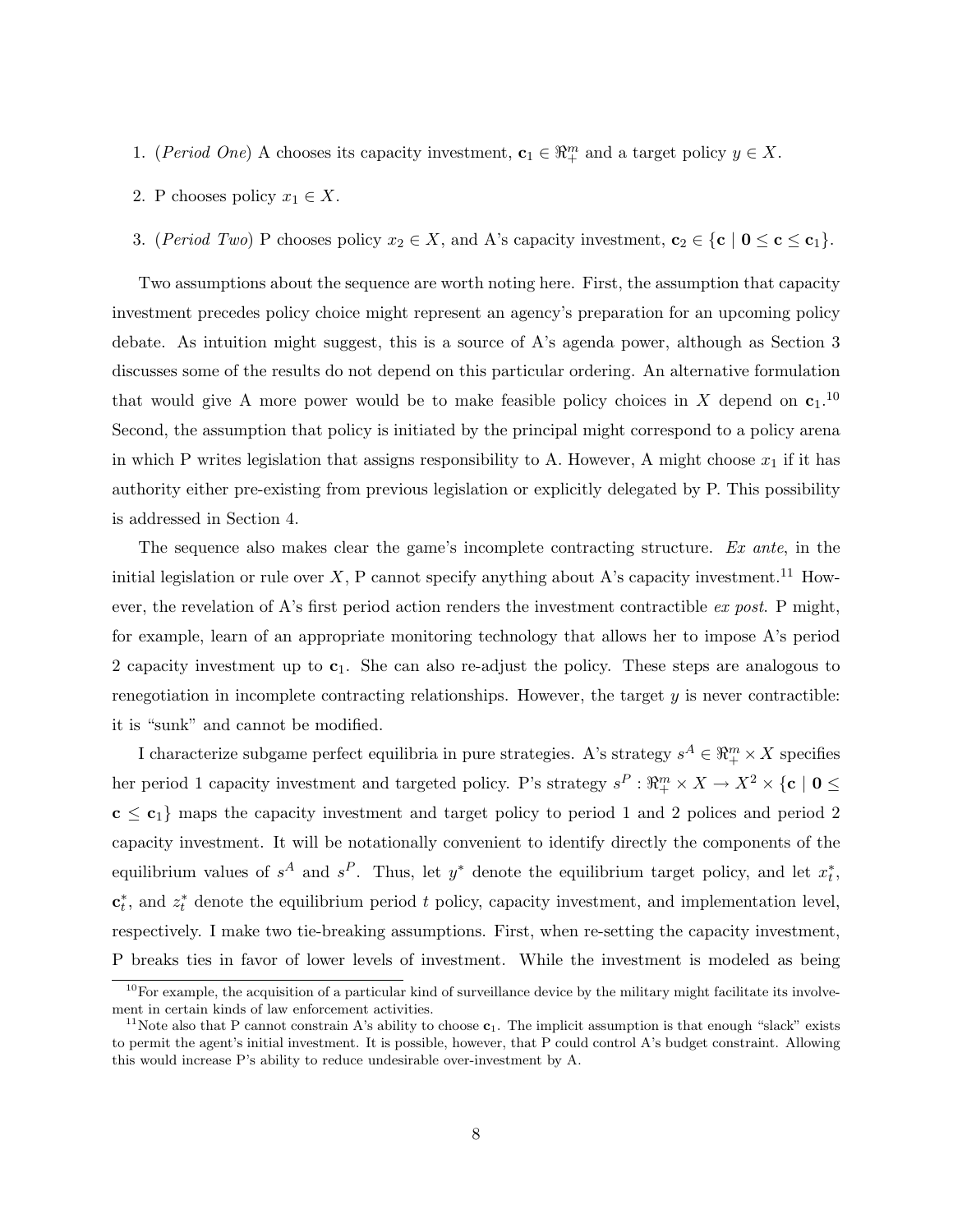costless to P, this captures in a simple way the fact that P ultimately must "pay" for all of A's resources. Second, A chooses the target policy closest to  $x^A$ .

### 3. Main Results

There are two variants of the basic game, which differ only in the form of the capacity function. In the *general capacity* (GC) game,  $z(\cdot)$  is independent of  $x_t$  and y, and so any investment generates the same implementation level across all policies. In the specialized capacity (SC) game, the investment applies only toward policy y. The two variants therefore capture opposite extremes in the agent's ability to discriminate in its capacity investment, as well as in her bargaining power.

For both models, it will be useful to define first A's most preferred investment vector. A's utility function implies the existence of a unique optimal investment vector for any policy  $x$  and ideal point  $x^A$ . This vector will be used frequently in what follows, and is denoted:

$$
\mathbf{c}^{\circ}(x; x^A) \equiv \arg\max_{\mathbf{c}} u^A(x, z(x, x, \mathbf{c}); x^A) - k(\mathbf{c}).
$$
 (3)

For convenience, when the ideal point is understood,  $\mathbf{c}^{\circ}(x; x^A)$  will be abbreviated  $\mathbf{c}^{\circ}(x)$ , and if  $x = x^A$ , simply  $\mathbf{c}^\circ$  will be used. Clearly,  $\mathbf{c}^\circ(x)$  is component-wise weakly decreasing in  $|x-x^A|$ .<sup>12</sup>

### 3.1 General Capacity

Consider first the game in which the capacity function is of the form:

$$
z(x_t, y, \mathbf{c}_t) = \tilde{z}(\mathbf{c}_t). \tag{4}
$$

It will therefore be convenient to eliminate references to y in the remainder of this subsection. Since the implementation level is independent of both policy and the target of A's capacity investment, P can appropriate this investment for any purpose. However, P may be hurt by A's anticipation of this strategy.

The subgame perfect equilibrium strategies can be derived very simply by inducting backward from the second period. In period 2, P can revise policy to her liking, as well as specify A's investment up to  $c_1$ , the level previously provided by A. Her objective in period 2 is given by (1). For any implementation level,  $x^P$  is her optimal policy. Since  $\frac{\partial u^P}{\partial z} > 0$ , P also wishes to maximize z, which implies a capacity investment of  $\mathbf{c}_1$ . Therefore,  $x_2^* = x^P$  and  $\mathbf{c}_2^* = \mathbf{c}_1$ .<sup>13</sup>

 $12$ Calvert, McCubbins, and Weingast (1989) use a similar, but more specific utility function in a model of agency discretion and budgeting.

<sup>&</sup>lt;sup>13</sup>If, contrary to the assumptions of the model,  $\frac{\partial u^P}{\partial z} < 0$ , then it is possible that P would wish to renegotiate to a lower level of  $\mathbf{c}_2^*$ .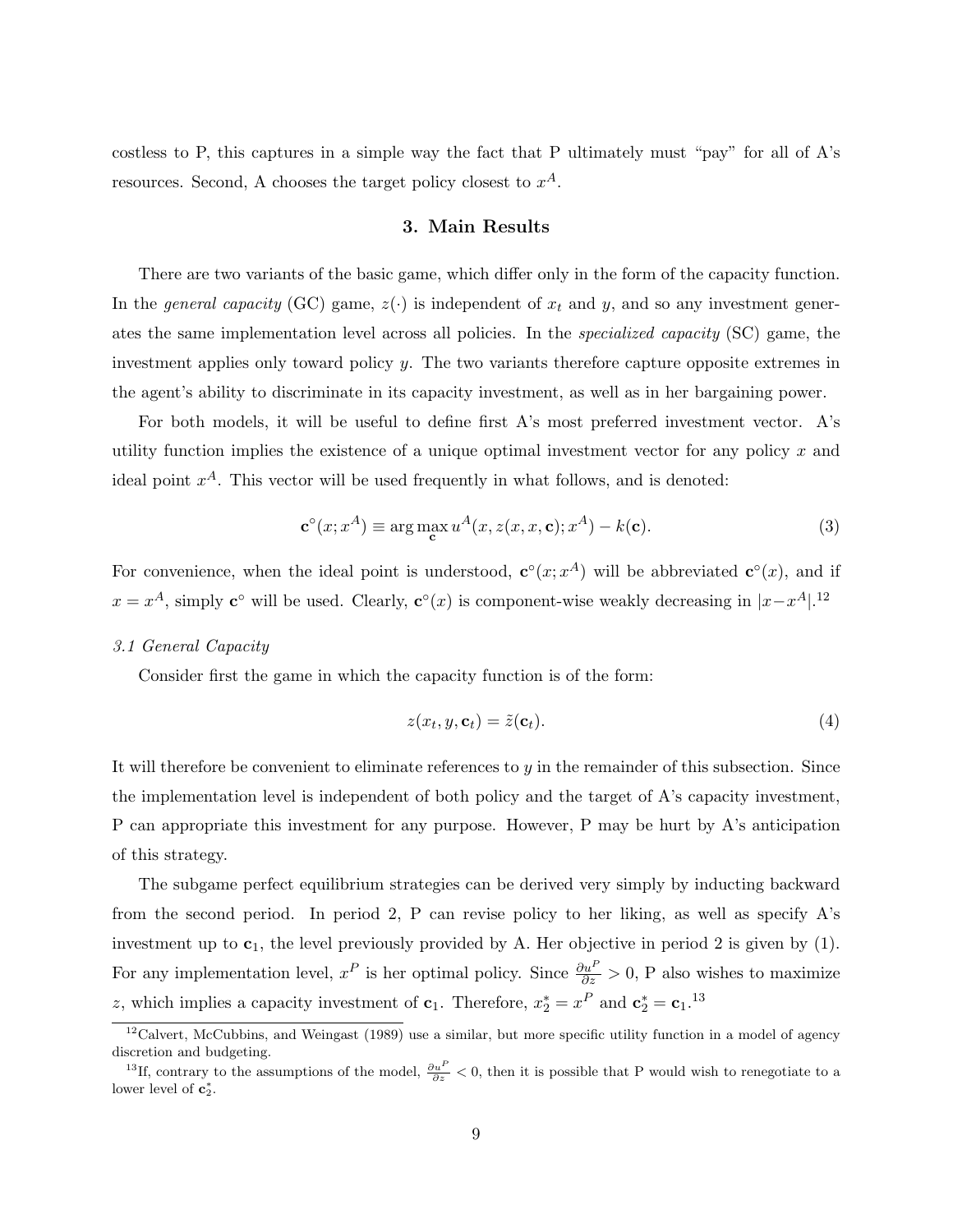Because actions in period 1 do not affect period 2 choices, by  $(1)$ , P's best response to any  $c_1$ is her ideal policy, and thus  $x_1^* = x^P$ . A then chooses  $c_1$  to maximize:

$$
V(\mathbf{c}_1; x^A) = (1 + \delta^A) \left[ u^A(x^P, \tilde{z}(\mathbf{c}_1); x^A) - k(\mathbf{c}_1) \right]. \tag{5}
$$

This objective is clearly concave in  $c_1$ , and the assumptions made on  $u^A(\cdot)$  and  $k(\cdot)$  ensure that any solutions are interior. Observe that (5) is essentially the same objective function as (3), and thus the second period has no effect on A's strategy. The solution  $\mathbf{c}_1^* = \mathbf{c}^{\circ}(x^P)$  is therefore unique and characterized by first-order conditions. This implies that the general capacity game has a unique subgame perfect equilibrium. The first result, on policy choices, follows directly and is stated without proof.

**Proposition 1** Policy under general capacity. The GC game has a unique subgame perfect equilibrium, where  $x_1^* = x_2^* = x^P$ .  $\blacksquare$ 

Combined with non-targetable policy technology, the ability to set policy at  $x^P$  in both periods allows P to capture the entire benefit of A's investment. This gives the agent less incentive to invest in capacity when her preferences do not coincide with P's. As the following result establishes, the equilibrium implementation level is decreasing in  $x^A$  (*i.e.*, as  $x^A$  diverges from  $x^P$ ).<sup>14</sup>

Proposition 2 Capacity and implementation under general capacity. In the subgame perfect equilibrium of the GC game:

(*i*)  $c_1^* = c_2^* = c^{\circ}(x^P)$ . (ii)  $\mathbf{c}_1^*$  and  $z_1^*$  are strictly decreasing in  $x^A$ .  $\blacksquare$ 

Proof All proofs are in the Appendix.

This result suggests that when capacity investments are fungible, high implementation levels require agreement on the policy dimension. The comparative statics echo those of many models of delegation, whereby ideologically close players are more inclined to reveal information or undertake costly effort. General capacity therefore removes any advantage that an agency might gain from being able to move first into a new policy arena.

#### 3.2 Specialized Capacity

<sup>&</sup>lt;sup>14</sup>The technique of the proof can also be used to show that  $\mathbf{c}_1^*$  is increasing in  $u^A(x^P)$ .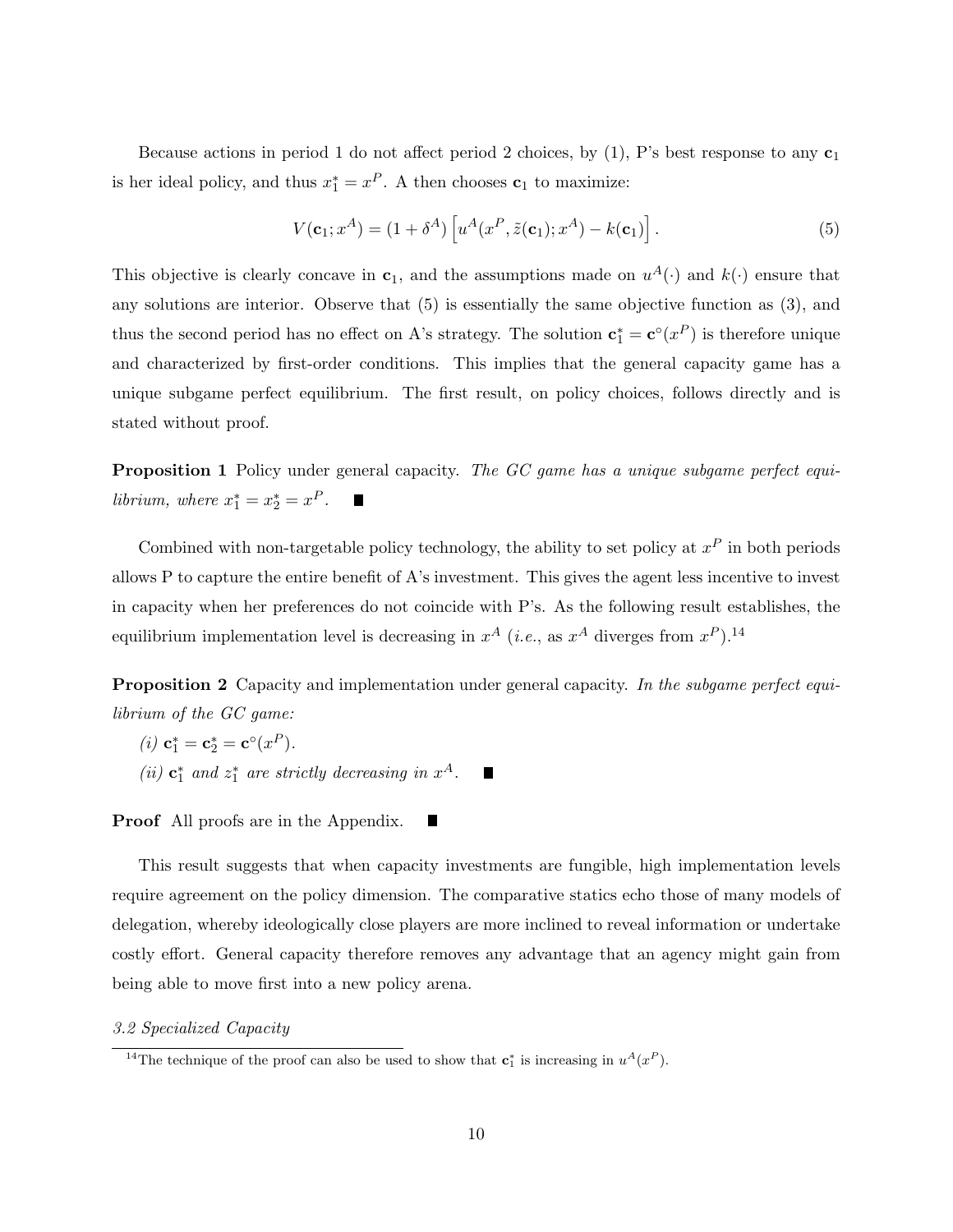In this variant of the game, capacity may be targeted completely toward one policy. Formally, the capacity function takes the following form:

$$
z(x_t, y, \mathbf{c}_t) = \begin{cases} \tilde{z}(\mathbf{c}_t) & \text{if } x_t = y \\ 0 & \text{otherwise.} \end{cases}
$$
 (6)

where  $\tilde{z}(\mathbf{c}_t)$  is as in the SC game. An immediate implication is that the agent may now be able to force the principal to trade off between inferior implementation of a "good" policy, or superior implementation of a "bad" policy. This increase in the agent's bargaining power will shift not only policy choices and capacity and implementation levels, but also some of their associated comparative statics.

Inducting backwards, in period 2, P can adopt either of two strategies. First, if she chooses any  $x_2 \neq y$ , then the optimal policy is clearly  $x^P$  (if  $x^P \neq y$ ). This implies that she will reset the capacity investment to  $c_2 = 0$ , resulting in  $z(x_2, y, 0) = 0$ . Second, if she chooses  $x_2 = y$ , then she maximizes  $z_2$ , and hence  $\mathbf{c}_2 = \mathbf{c}_1$ . P therefore chooses  $x_2 = y$  if:

$$
u^P(x^P, 0) \le u^P(y, \tilde{z}(\mathbf{c}_1)).\tag{7}
$$

In period 1, P's policy calculation is identical, and thus she chooses  $x_1 = y$  if (7) holds. Thus across periods, P accepts policy  $y \neq x^P$  if she is "compensated" with an implementation level sufficient to satisfy (7). To make this idea concrete, let  $\gamma : X \to \mathbb{R}_+$  denote the implementation level z that satisfies (7) with equality. In other words,  $\gamma(y)$  gives the value of z such that  $u^P(x^P, 0) =$  $u^P(y, z)$ . It is obvious that  $\gamma(x^P) = 0$ . As y moves away from  $x^P$ , satisfying (7) requires a higher marginal increases in capacity, and thus  $\gamma(y)$  is increasing and convex for  $y \geq x^P$ .

While an implementation level of  $\gamma(y)$  would cause P to choose y over  $x^P$ , it remains to be determined whether A's strategy will induce this response. To see whether A can find a suitable y to invest in, it will be helpful to begin by considering her optimal investment choices for each policy. Note that  $\tilde{z}(c^{\circ}(y; x^A))$  is the (unique) implementation level that A would optimally provide for a policy located at y, absent the constraint of renegotiation. It is easily verified that  $\tilde{z}(\mathbf{c}^{\circ}(y; x^A))$ is decreasing in the distance between y and  $x^A$  and strictly positive. The implementation level is therefore minimized on  $[x^P, x^A]$  at  $x^P$ , where the associated implementation level  $\tilde{z}(c^{\circ}(x^P))$  is identical to that in the GC game.

The functions  $\gamma(y)$  and  $\tilde{z}(c^{\circ}(y; x^A))$  can be compared to characterize the capacity investment and hence implementation levels that A would provide for any given y. If  $\tilde{z}(\mathbf{c}^{\circ}(y; x^A)) \geq \gamma(y)$ , then A is willing to invest in more than the minimum capacity necessary for P not to ignore the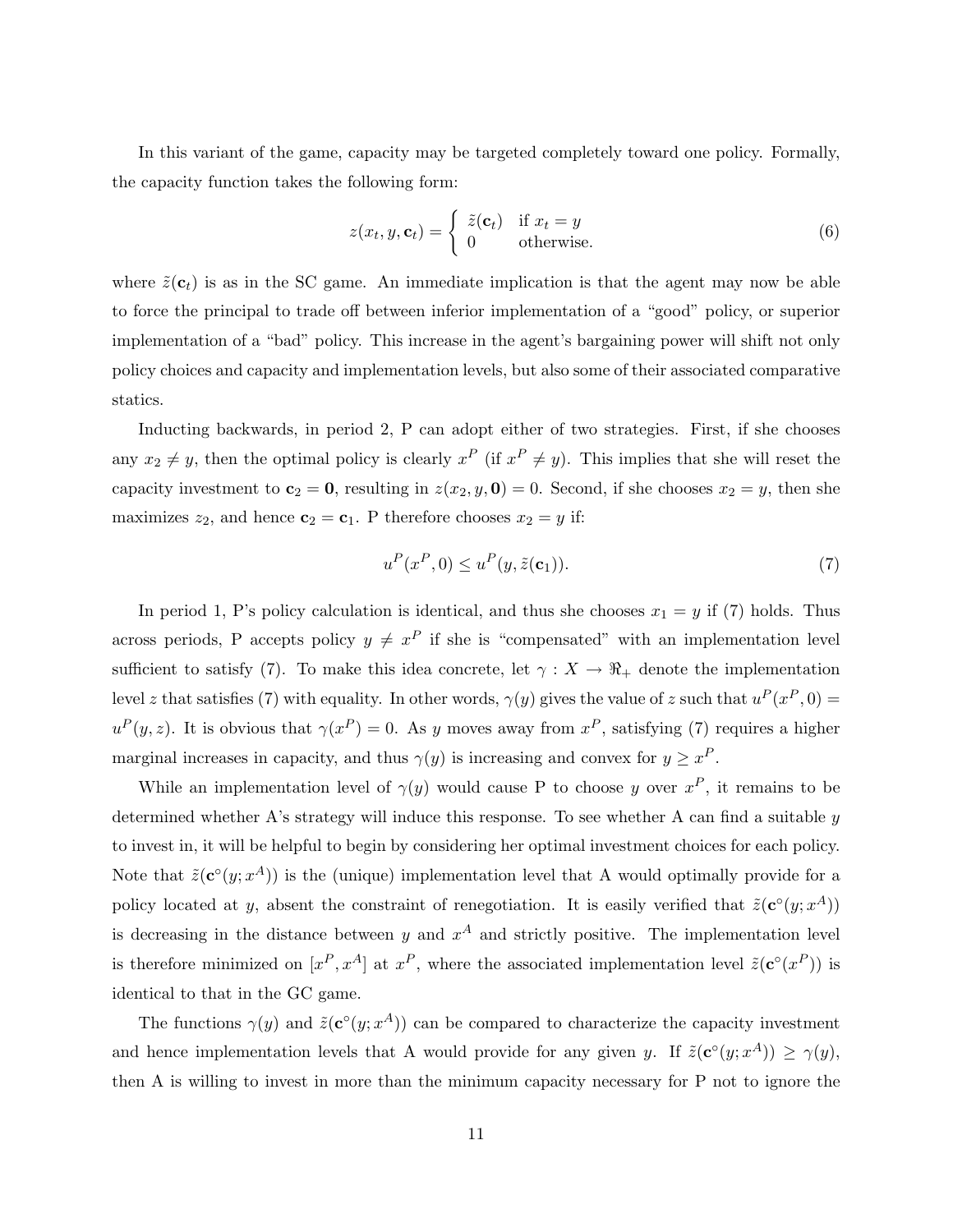investment in y. Otherwise, A must produce at least  $\gamma(y)$  (and clearly does not wish to produce more). Hence if  $x_t = y$  then the equilibrium implementation level  $z_t^*$  must satisfy:

$$
z_t^* = \max\{\gamma(y), \tilde{z}(\mathbf{c}^\circ(y; x^A))\} \text{ for some } y. \tag{8}
$$

The next result uses this fact to establish the range of possible equilibrium policies. Intuitively, the proposition rules out the possibility that P could deviate from y and choose  $x^P$  (with zero capacity), because A would strictly prefer to invest optimally in  $x^P$  by providing implementation level  $\tilde{z}(\mathbf{c}^{\circ}(x^P))$  to that outcome. However, there always exists a policy closer to  $x^A$  that would allow A to do even better.

**Proposition 3** Policy under specialized capacity. In the SC game,  $x_1^* = x_2^* = y^*$  and  $y^* \in (x^P, x^A]$ . Ë

Along with (8), Proposition 3 greatly simplifies the derivation of the key features of organizational capacity and implementation levels. In equilibrium, P adopts A's targeted policy at  $y^*$ . It follows immediately that P also does not alter the first period capacity investments. A's investment strategy therefore completely prevents P from renegotiating its first period choices.

The solution for  $y^*$  depends on whether A can optimally invest in her ideal policy  $x^A$  without renegotiation. To see whether this is possible, it is helpful to define the policy  $x_c$ , at which  $\gamma(\cdot)$ equals A's ideal implementation at her ideal policy,  $z(\mathbf{c}^{\circ})$ :

$$
\gamma(x_c) = \tilde{z}(\mathbf{c}^\circ). \tag{9}
$$

Since  $\gamma(\cdot)$  is strictly increasing,  $x_c$  is uniquely defined. As illustrated in Figure 1, its location generates two cases. First, if  $x^A \leq x_c$ , then clearly  $\tilde{z}(c^{\circ}) \geq \gamma(x^A)$ . A can then make her most preferred capacity investment in her ideal policy and leave P better off than a policy at  $x^P$  and a zero implementation level.

Second, if  $x^A > x_c$ , then  $\tilde{z}(c^{\circ}) < \gamma(x^A)$  and A cannot invest optimally in  $x^A$ . Securing  $x^A$ would require over-investment in capacity, and A might instead prefer to compromise on policy to reduce her investment costs. A crucial fact of this case is that for the schedule of target policies and implementation levels implied by y and  $\tilde{z}(\mathbf{c}^{\circ}(y; x^A))$ , A prefers policies and implementation levels closer to  $x^A$ . In other words,  $U_t^A(\cdot)$  is strictly increasing in  $y \in (x^P, x^A]$  along  $\tilde{z}(\cdot)$ . Let  $y_c \equiv \max\{y \mid \gamma(y) = \tilde{z}(\mathbf{c}^{\circ}(y; x^A))\}\$ denote the policy closest to  $x^A$  such that  $\gamma(\cdot)$  and  $\tilde{z}(\cdot)$  intersect.<sup>15</sup>

<sup>&</sup>lt;sup>15</sup>The existence of this point follows from the facts that  $\gamma(x^P) = 0$  and  $\tilde{z}(c^{\circ}(x^P; x^A)) > 0$ .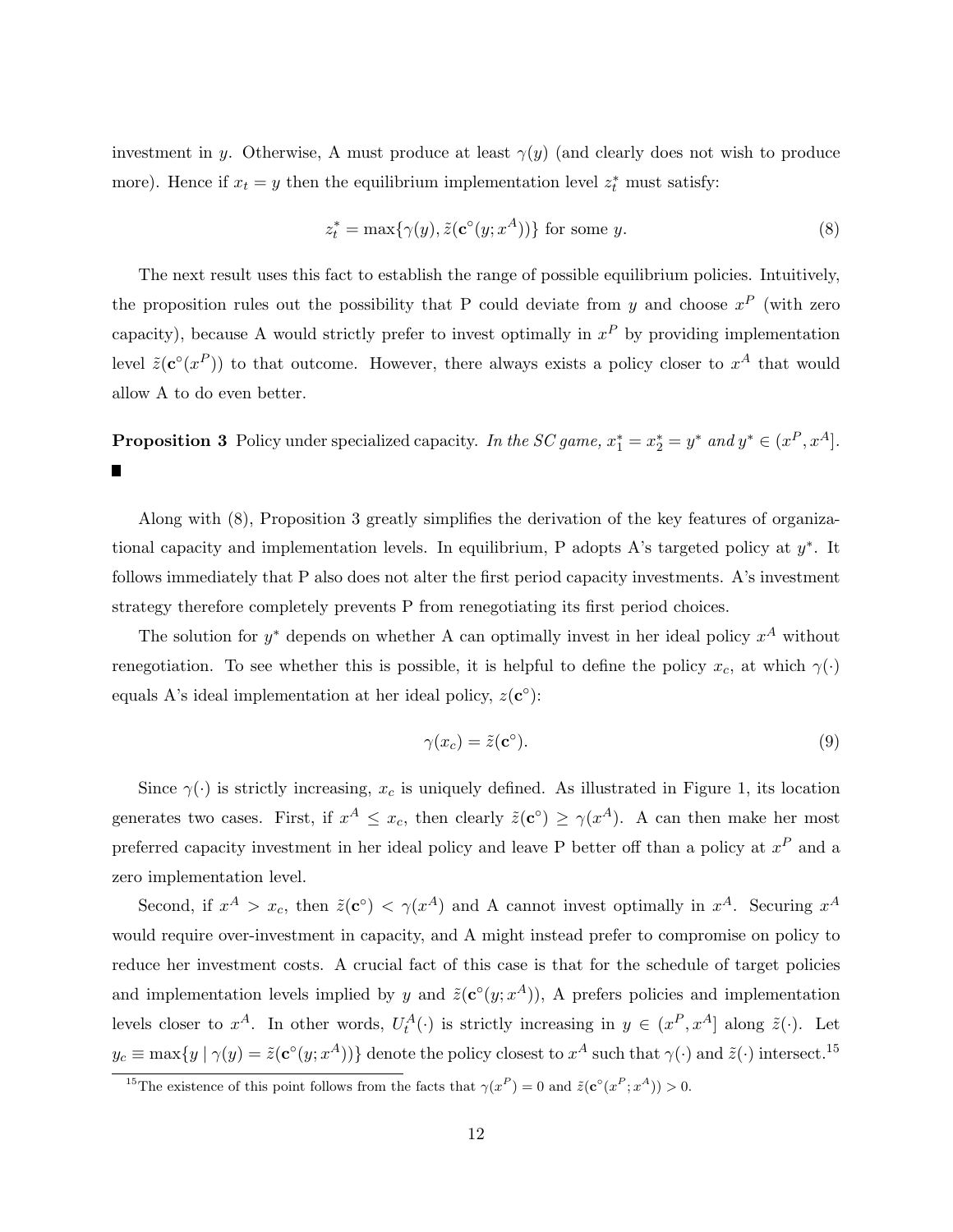Then by the definition of  $\tilde{z}(\cdot)$ , A must prefer the combination of  $y_c$  and  $\tilde{z}(\mathbf{c}^{\circ}(y_c; x^A))$  to any target policy  $y \leq y_c$  at any associated implementation level. Thus the solution satisfies  $y^* \in [y_c, x^A]$ and—by (8)—the equilibrium implementation level must be  $\gamma(y^*)$ .

### [Figure 1 here.]

To produce any  $\gamma(y)$ , A wishes to choose the lowest-cost investment vector, which is given by:

$$
\mathbf{C}(y) = \arg\min_{\{\mathbf{c} \mid \tilde{\mathbf{z}}(\mathbf{c}) = \gamma(y)\}} k(\mathbf{c}).\tag{10}
$$

By the concavity of  $\tilde{z}(\cdot)$  and convexity of  $k(\cdot)$ ,  $\underline{c}(y)$  is single-valued. Along with the previous argument, this expression allows A's objective to be re-written in terms of y:

$$
V(y; x^{A}) = (1 + \delta^{A}) \left[ u^{A}(y, \gamma(y)) - k(\underline{\mathbf{c}}(y)) \right]. \tag{11}
$$

The quasi-concavity of (11) is not guaranteed, and so the uniqueness of subgame perfect equilibria may depend on functional forms.<sup>16</sup>

Since  $\gamma(y)$  is increasing, the comparative statics on implementation levels for this case are the same as those for the choice variable, y. The next result uses this fact to derive the key properties of capacity and implementation levels in the SC game. Specialized capacity raises implementation levels and can reverse the negative relationship with preference divergence found in the GC game.

Proposition 4 Capacity and implementation under specialized capacity. In the SC game:

- (i)  $\mathbf{c}_1^* = \mathbf{c}_2^* \geq \mathbf{c}^{\circ}(x^P)$ , and  $z_1^*$  is strictly higher than in the GC game.
- (ii)  $z_1^*$  is weakly increasing in  $x^A$  for  $x^A < x_c + \epsilon$  for some  $\epsilon > 0$ .
- (iii) There exists  $p > 0$  such that if  $p < p$ , then  $z_1^*$  is strictly increasing in  $x^A$  for  $x^A > x_c$ .<sup>17</sup>

A comparison of Propositions 1-4 reveals the main intuitions behind the effects of specialization on policy and implementation. In contrast with the GC game, P compromises on policy in the SC game. For a "friendly" agent with ideal point close to  $x^P$ , (specifically,  $x^A \in [x^P, x_c]$ ), equilibrium policy is located at  $x^A$ . For less friendly agents, policy is located in  $(x^P, x^A)$ . Specialized investment therefore effectively commits P not to unravel A's investment. A's targeted policy then becomes at

П

<sup>&</sup>lt;sup>16</sup>Where there is non-uniqueness, it is assumed that when indifferent, A chooses  $y^*$  closest to  $x^A$ . This assumption does not affect any of the results of this section.

<sup>&</sup>lt;sup>17</sup>A result for weak monotonicity alone can be obtained more simply by applying the Monotone Selection Theorem of Milgrom and Shannon (1994).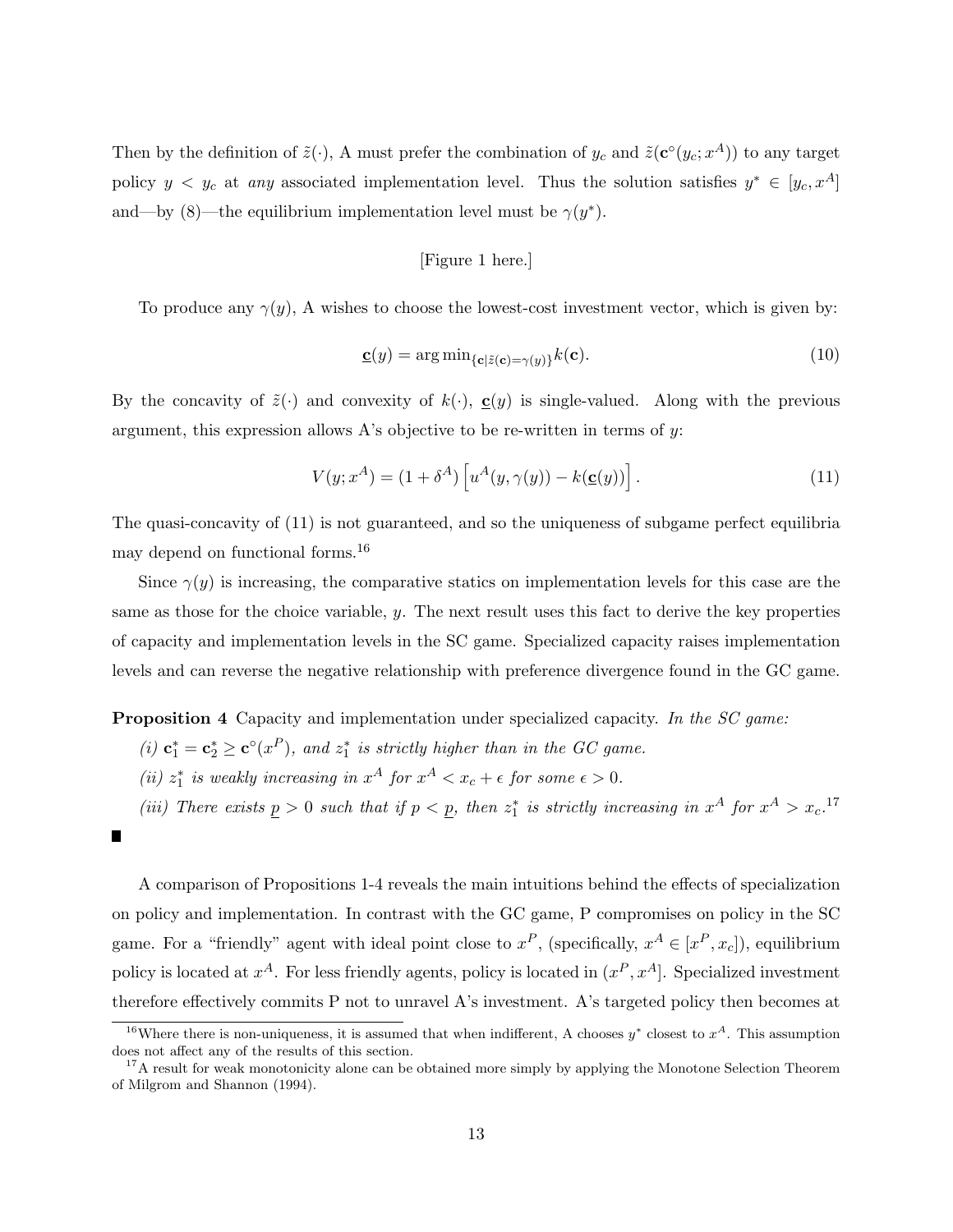least as attractive as  $x^P$ . Thus, while the basic general and specialized capacity games both predict no renegotiation, the reasons are quite different: in one, A is powerless to affect P's behavior, but in the other, A can make renegotiation prohibitively costly to P.

A's advantage in the SC game follows from P's limited renegotiation abilities. Increasing the contractability of A's choice variables could of course result either in more defensive investments in period 1, or renegotiation in period 2. A also benefits from moving first, unlike in the GC game. It is worth noting that if P could choose a policy before allowing A to choose how much to invest, then P could neutralize A's ability to target her investment. P's selection of  $x_1$  would induce A to invest optimally in it, yielding implementation level  $\tilde{z}(\mathbf{c}^{\circ}(x_1; x^A))$ . P could thereby guarantee herself an outcome at least as good as when A moved first. In equilibrium, P would still need to compromise on policy, but the chosen policy will be (weakly) closer to  $x^P$ .

The effects of policy preferences on implementation contrast sharply across the games. Because P does not renegotiate policy and cannot re-target A's investment, A invests more in capacity and implementation levels are higher under specialized capacity. If A is "friendly"  $(x^A \in [x^P, x_c])$ , then she targets  $x^A$  and invests her optimal amount,  $\mathbf{c}^\circ$ , in it. As  $x^A$  increases beyond  $x_c$ , A must "overpay" and provide a higher implementation level,  $\gamma(y^*)$ , to secure a policy close to her ideal. Thus under specialized capacity, the comparative statics result of Proposition 2 cannot hold: implementation levels are not decreasing in  $x^A$ .

For even higher values of  $x^A$ , the effect on implementation depends on the politicization level p, which measures the change in the agent's marginal utility from capacity with respect to policy (or her ideal point). If  $p$  is sufficiently low, then A's desire for implementation is relatively independent of policy. For such an "apolitical" or "neutrally competent" agent, implementation strictly increases with the divergence of preferences between actors. This is because A receives relatively high marginal utility from implementation even when chosen policies are distant from  $x^A$ . But policy does not necessarily monotonically increase in  $x^A$ . If p and  $x^A$  are sufficiently high, then at the margin A might prefer to shift policy *away* from  $x^A$  in order to reduce the implementation level needed to satisfy P.

#### 3.3 Numerical Example

To illustrate the comparative statics of the specialized capacity game, suppose that there are two capacity investments,  $c_1$  and  $c_2$ . These cost the agent  $k(c) = c_1^2 + c_2^2$  and yield an implementation level  $z = c_1 + c_2$ . The policy space is  $X = [0, 16]$ .

Each player *i* has additive utility, receiving  $-(x-x^i)^2$  from the policy choice x in a given period.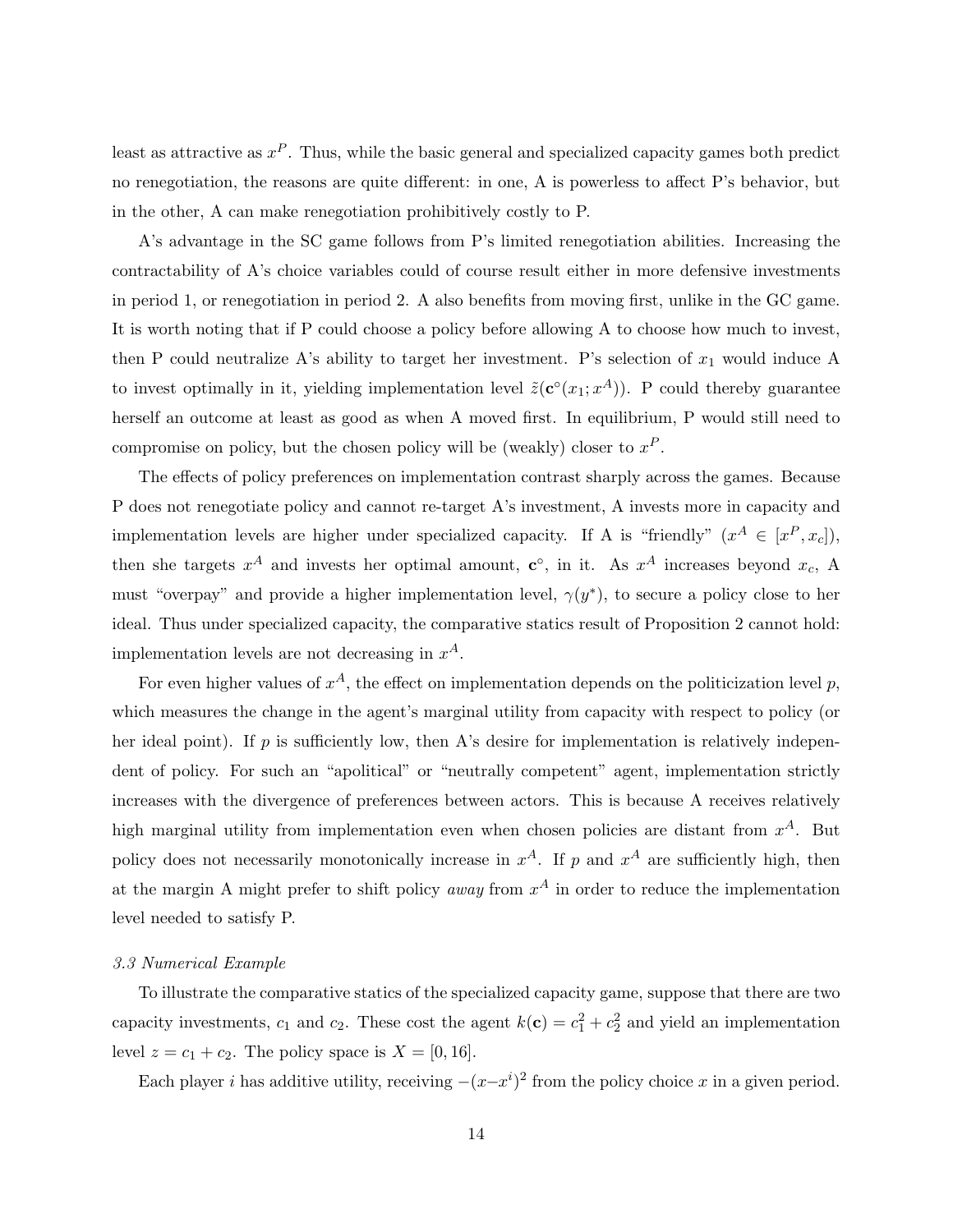P's ideal policy is  $x^P = 0$ , while A's ideal  $x^A$  will vary. P receives z from implementation, and A receives  $[75 - (x - x^i)^2 p]z$  from implementation. P's utility function implies that she requires an implementation level of  $\gamma(y) = y^2$  to make her indifferent between a policy at y and her ideal policy and a zero implementation level. A's utility function implies that there may be "corner" solutions where her ideal implementation level is zero when  $p$  is high, but such cases are not considered here. These functions instantiate in a simple way the idea that implementation (and hence capacity investments) is more valuable to A for more desirable policies.

Even under these simple functional form assumptions, closed-form solutions for  $y^*$  are cumbersome to derive. Figure 2 plots numerical results for equilibrium implementation across  $x^A$  and for three values of politicization, p.

## [Figure 2 here.]

As predicted by the discussion of the previous subsection, there are three areas of interest as  $x^A$  increases. First, below  $x_c \approx 8.66$ ) implementation is constant and equal to  $\tilde{z}(c^{\circ})$ . That is, A is able to invest optimally in her ideal policy because P has relatively modest capacity demands. Second, above and "close" to  $x_c$ , implementation is strictly increasing in  $x^A$ . This reflects A's need to over-invest in policies in order for P to find them acceptable. Third, farther away from  $x_c$ , implementation remains strictly increasing in  $x^A$  only for low values of p. When A is an "extremist," a politicized agent finds capacity investments so costly that she would prefer instead to compromise on policy. Note that above  $x_c$ , the comparative statics on  $y^*$  as a function of  $x^A$  are identical in sign to those on implementation, since the implementation level is given by  $\gamma(y)$ , which is increasing in  $y$ .

The results for higher values of  $p$  in the figure suggest that implementation is monotonically decreasing for  $x^A$  sufficiently high. In fact, a stronger result can be obtained by extending the proof of Proposition 4: if  $\frac{\partial^3 u^A}{\partial x^3} \leq 0$  and implementation (or policy) is decreasing at any  $x^{A'}$ , then it must also be decreasing for all  $x^A > x^{A'}$ . This result therefore applies to a large class of utility functions (including those with positive exponents no higher than 2). However, the result is not true in general.

#### 3.4 Endogenous Specialization

The preceding discussion raises the question of what kind of capacity technology players would prefer. In practice, it is likely that the policy domain constrains the technology somewhat. Driver license agencies are inevitably generalists, while law enforcement or scientific research agencies will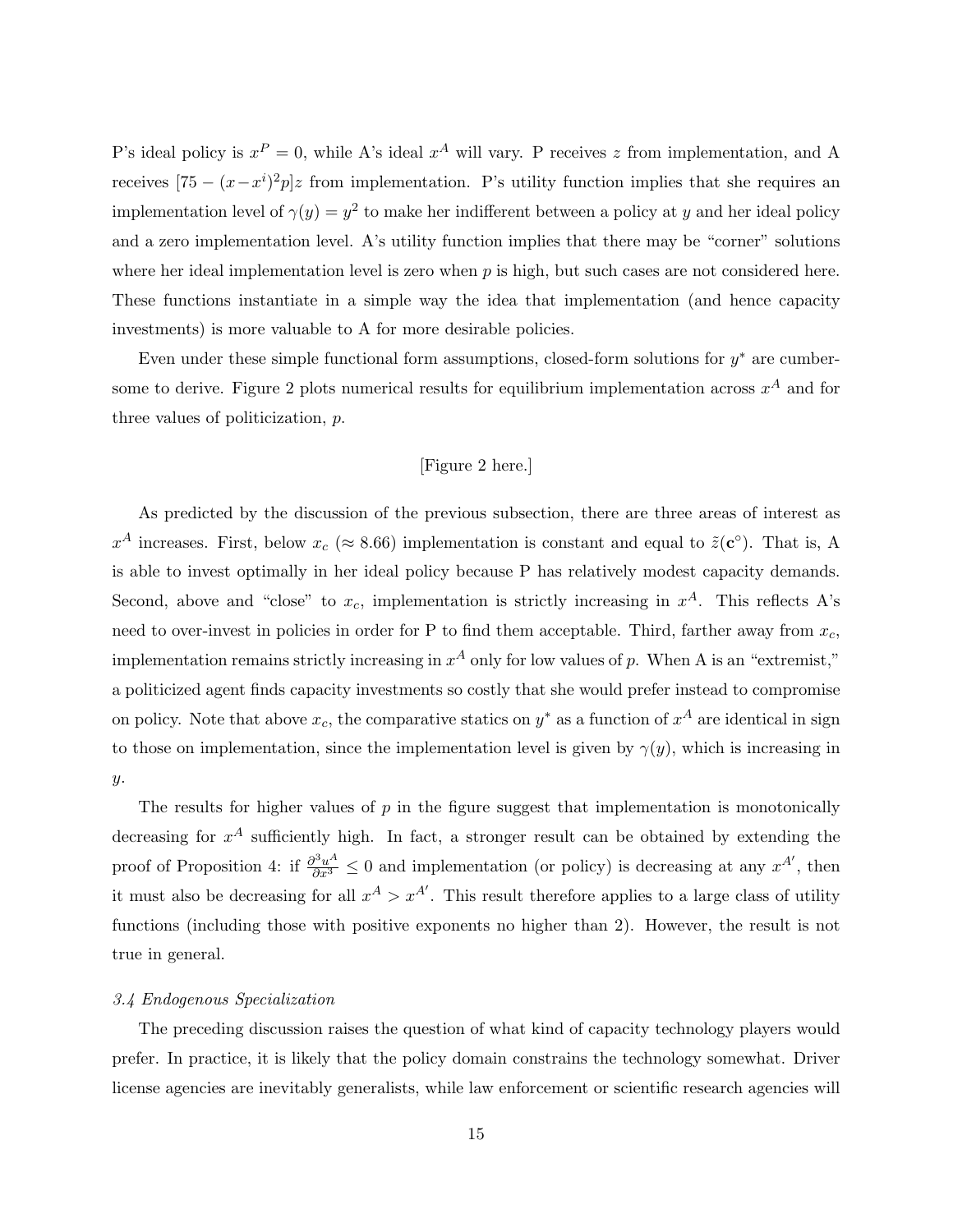be more specialized.<sup>18</sup> In some environments, however, it is possible that the capacity technology can be a choice of one of the players. For example, the practices of rotating bureaucrats through field offices and enforcing broad educational backgrounds may encourage generalism.

To determine the incentives to specialize, I simply compare utility levels across the GC and SC games. The result is that the agent will unambiguously benefit from specialization, while the principal will not benefit if their ideal points are distant. Specialization ensures that the agent's investment will not be appropriated. But since specialization may result in capacity  $\gamma(y^*)$ if  $|x^P - x^A|$  is sufficiently large, the principal is left indifferent between a policy at  $x^P$  and zero capacity. This outcome is strictly worse than that under the general capacity game.

### Proposition 5 Preferences over specialization. For all t,

(i)  $U_t^A(x_t^*, y^*, c_t^*)$  is strictly higher under specialized capacity than under general capacity.

(ii)  $U_t^P(x_t^*, y^*, c_t^*)$  is strictly lower under specialized capacity than under general capacity for  $x^A \geq x_c$ .

Observe that since the function  $\tilde{z}(\cdot)$  is identical across games, this approach may underestimate the benefits of specialization if a specialized agent could generate higher implementation levels at y than a generalist. Nevertheless, Proposition 5 implies that an agent will, where possible, define her area of expertise or competence narrowly. A lack of specialization leaves the agent vulnerable to less desirable policies. Expanding the scope of the model a bit, this result also suggests a possible rationale for why that agency leaders will sometimes shun new responsibilities or "turf." While the addition of new areas of competence may improve a bureaucrat's budget or career prospects, her utility may also suffer if the principal subsequently orders the bureaucrat to perform less-favored tasks.

The principal, on the other hand, values the ability to appropriate A's capacity investments when her ideal point is distant. The result does not necessarily hold when ideal points are closer. In this case, P may prefer specialization ex ante because increased capacity may outweigh the (smaller) loss from moving policy away from  $x^P$ .

There is some evidence that principals have historically preferred generalist agencies. Immediately following World War II, French leaders implemented a uniform, government-wide concours exam and re-established the Ecole Nationale d'Administration. The purpose of these reforms was to create a class of more broadly-trained senior administrators who would be less loyal to particular

 $18$ See for example Wilson's (2000) discussion of the difficulties encountered by the Department of Agriculture in running the Food Stamp program, or the Federal Bureau of Investigation in performing narcotics investigations.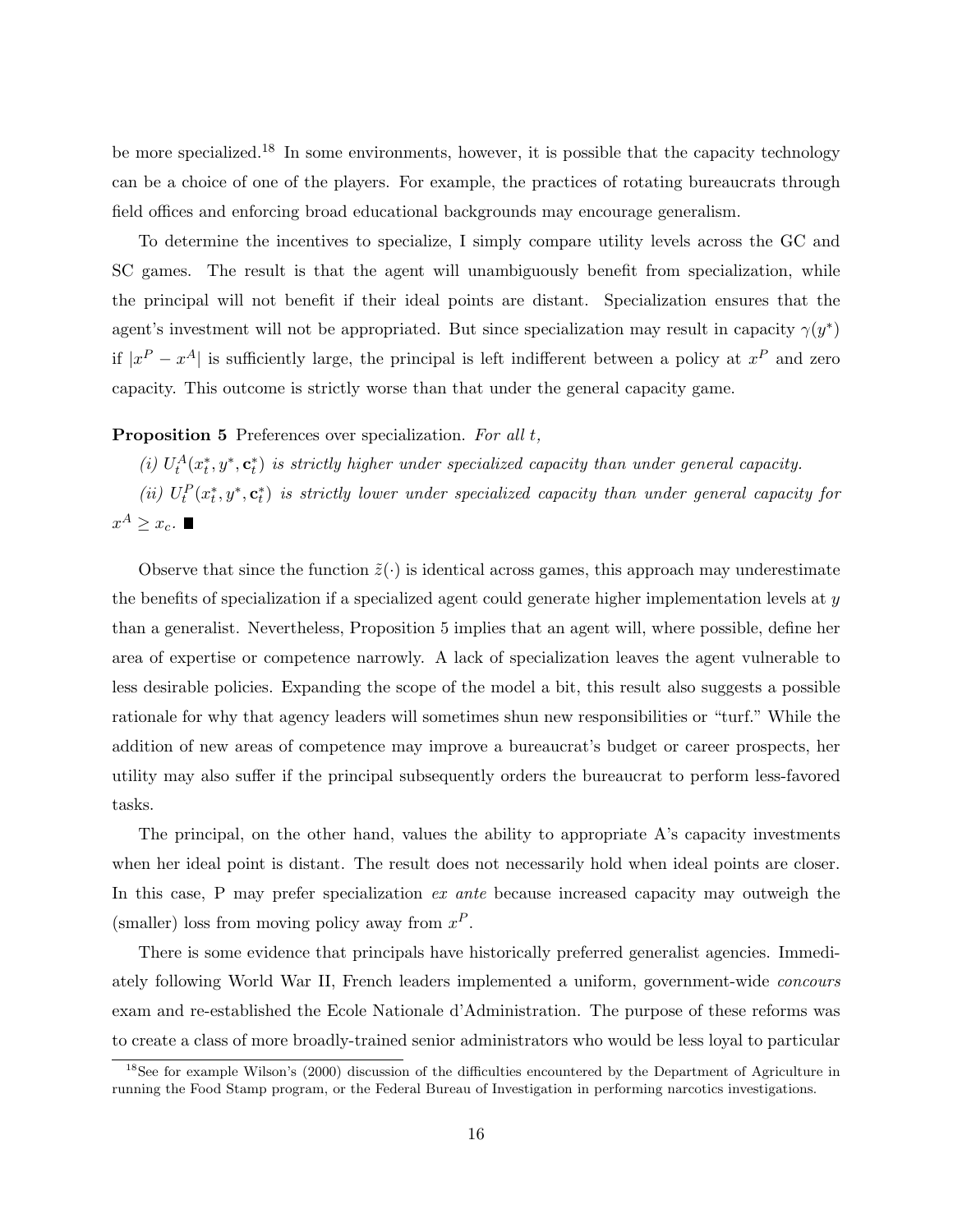agencies and more easily re-assigned within the bureaucracy (Suleiman 1974). By contrast, the designers of the British civil service did not have the benefit of a national academy. However, as laid out by the Northcote-Trevelyan report of 1853-54, this system also deliberately cultivated "generalists" through the examinations and greater state control of Oxford and Cambridge universities (Silberman 1993). Finally, prior to the Classification Act of 1923, personnel rotations were routine in many American agencies. While these practices aided the distribution of patronage, they also minimized the political independence of the bureaucracy (Silberman 1993).<sup>19</sup>

### 4. Delegation

A substantial literature has examined the question of when agent initiative is intentionally given by principals. The endogenous development of capacity has several implications for the delegation of authority to bureaucratic agencies. The discussion here proceeds in two steps; the first gives A the ability to choose policy, while the second endogenizes P's choice of policy-making rights. Note that because the capacity investment becomes contractible in period 2, P has no incentive to delegate in period 2, and so I only consider the questions of agent-initiated policy and delegation in period 1.

#### 4.1 Agent-Initiated Policy

In many situations, the agent may set policy instead of the principal. A political agency may have pre-existing authority to set policy unilaterally, or it might be in a "subgame" where the principal has explicitly delegated authority. This subsection considers the consequences of agentinitiated policy.

The sequence of the game remains unchanged, with the exception that the period 1 policy choice shifts from P to A. Thus, A's strategy  $s^A \in \mathbb{R}^m_+ \times X \times X$  specifies her period 1 capacity investment, targeted policy, and period 1 policy choice. P's strategy  $s^P : \Re_{+}^m \times X \times X \to X \times \{c \mid 0 \le c \le c_1\}$ maps the period 1 history into a choice of period 2 capacity investment and policy. This change clearly gives A more power, and consequently raises the possibility of equilibrium renegotiation. To avoid confusion about notation when comparing against the previous games, parameters in the agent-initiated model are denoted with a "<sup>\*\*</sup>" where applicable.

General capacity. In the GC game, the players' period 2 strategies remain unchanged from the principal-initiated game. P chooses her ideal policy in period 2, and maximizes capacity; thus,

 $19\text{As}$  Kaufman (1960) relates in his analysis of the early U.S. Forest Service, managers within an agency also used regular personnel rotations to maintain cadres of generalists. In the U.S. Department of Agriculture, the predominance of generalists was broken in part by cultivating recruitment networks in land-grant colleges (Carpenter 2001).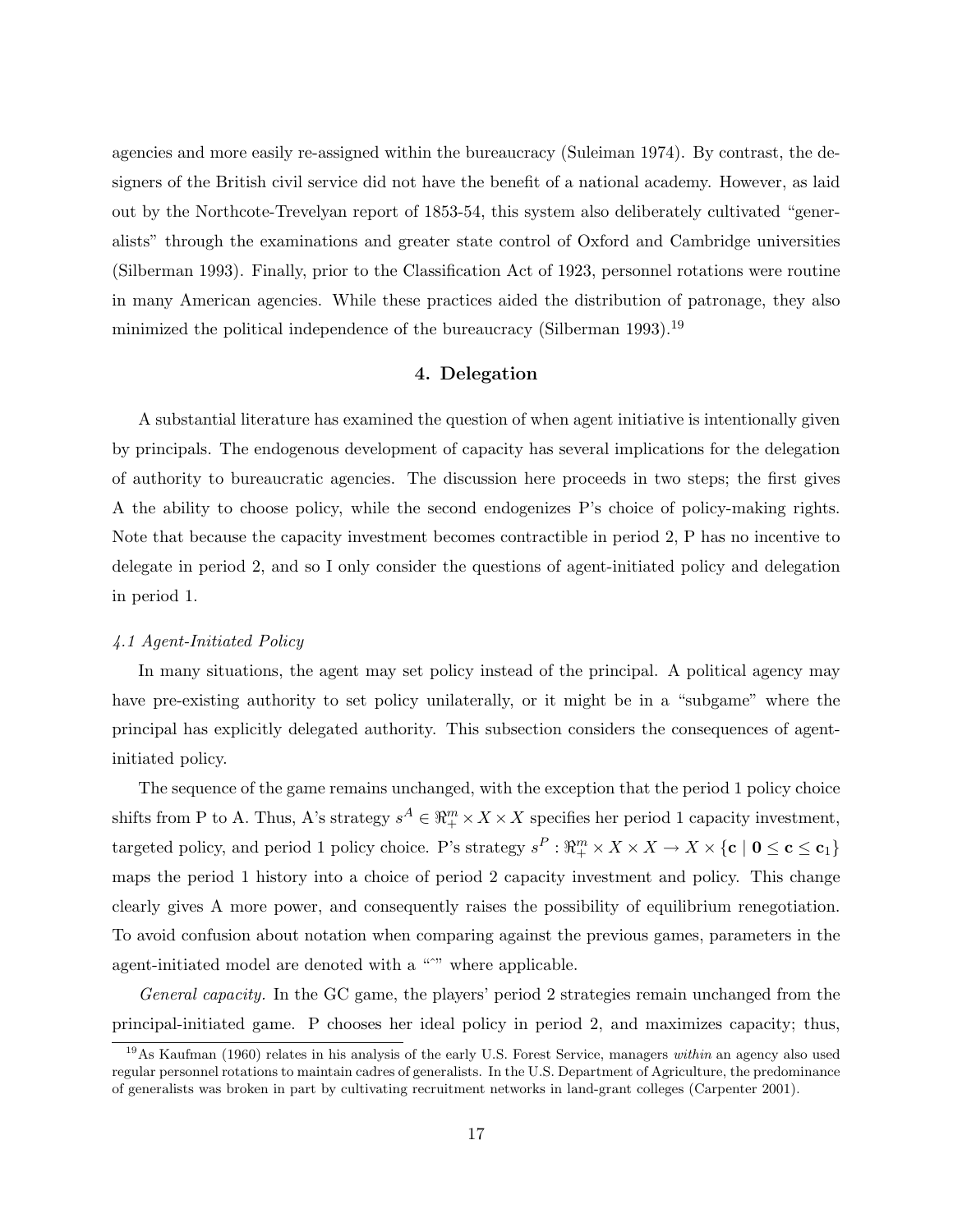$\hat{x}_2^* = x^P$  and  $\hat{\mathbf{c}}_2^* = \mathbf{c}_1$ . In period 1, A chooses  $x_1$  along with  $\mathbf{c}_1$ . For any implementation level, A's optimal policy response is her ideal policy, and hence  $\hat{x}_1^* = x^A$ . She anticipates, however, that  $c_1$ will be appropriated for use on policy  $x^P$  in period 2. A's induced objective is then:

$$
\hat{V}(\mathbf{c}_1; x^A) = u^A(x^A, \tilde{z}(\mathbf{c}_1)) - k(\mathbf{c}_1) + \delta^A \left[ u^A(x^P, \tilde{z}(\mathbf{c}_1)) - k(\mathbf{c}_1) \right]. \tag{12}
$$

Like A's objective in the GC game (5),  $\hat{V}(\cdot)$  is concave, and thus the subgame perfect equilibrium is unique.

The first result uses (12) to derive properties of equilibrium capacity investments, and is analogous to Proposition 2. As in the principal-initiated game, P's ability to capture much of the benefit of A's investment results in capacity and implementation levels decreasing with  $x^A$  (*i.e.*, as  $x^A$ diverges from  $x^P$ ). However, capacity and implementation levels are higher in the agent-initiated game, especially if A does not value future payoffs too highly. This is because A can at least realize her ideal policy in period 1, which induces her to invest more.<sup>20</sup>

**Proposition 6** Capacity under general capacity and agent-initiated policy. In the subgame perfect equilibrium of the GC game:

- (*i*)  $\hat{\mathbf{c}}_1^* = \hat{\mathbf{c}}_2^*$ . (ii)  $\hat{\mathbf{c}}_1^*$  and  $\hat{z}_1^*$  are strictly decreasing in  $x^A$ .
- (*iii*)  $\hat{\mathbf{c}}_1^* > \mathbf{c}_1^*$  and  $\hat{z}_1^* > z_1^*$ .

Part (ii) of Proposition 6 can also be extended to show that under some general conditions, capacity is decreasing in  $\delta^A$  as well. Thus in addition to similarity in preferences, high organizational capacity and high levels of policy implementation under general capacity might occur when a short-lived (*i.e.*, low  $\delta^A$ ) agent initially chooses policy. The result is counter-intuitive because it suggests that common "insulating" features of bureaucratic working environments, such as job tenure, can have a negative impact on capacity investment. This occurs because of renegotiation, as the principal's ability to overturn a policy and contract on its underlying implementation technology would work against a long-term agent's investment incentives. By contrast, a short-term agent would worry less about principal's future ability to appropriate her investment.<sup>21</sup> The agent's

<sup>&</sup>lt;sup>20</sup>The technique of the proof can also be used easily to show that at an interior solution,  $\hat{\mathbf{c}}_1^*$  is increasing in  $u^A(x^P)$ and in  $u^A(x^A)$ .

 $21$ Note that this prediction requires that short-term agents in fact discount heavily. If, for example, political appointees cared about the actions of their successors, then the principal's appropriation will weigh more heavily on their investments.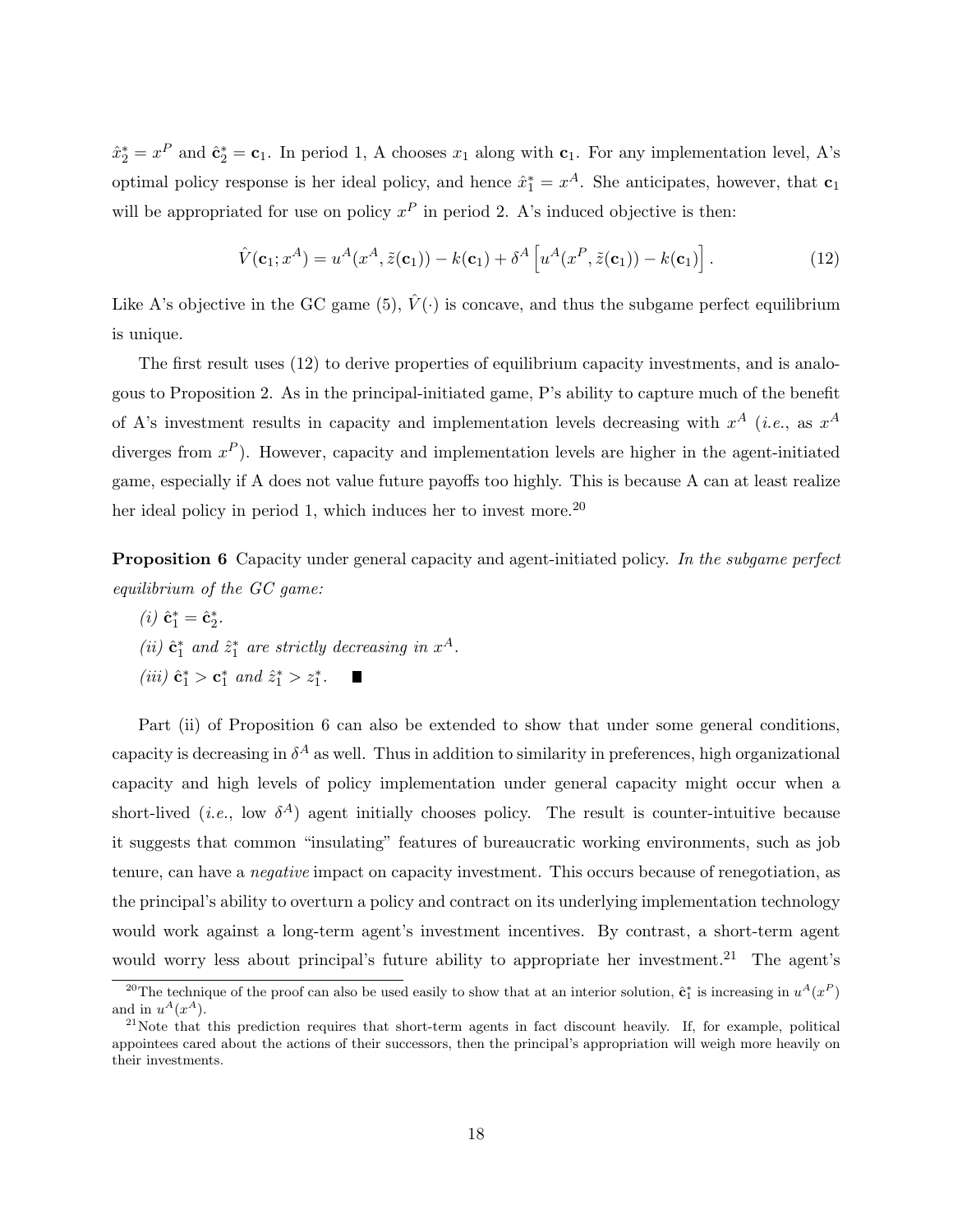ability to set policy is critical to this result, as  $\hat{\mathbf{c}}_1^*$  is independent of  $\delta^A$  when the principal chooses  $x_1$ .

Specialized capacity. In the SC game, the target policy y affects P's choice of  $x_2$  in a manner identical to that of the SC game with principal-initiated policy. In period 1, however, the possibility of disassociating policy from investment gives A three classes of strategies. First, as before A can match her policy choice with y. In this case, her objective is given by  $(11)$ , and the results are identical to those in the analogous principal-initiated game.

However, A's incentives may change in two ways. She could instead choose  $x_1 \neq y$ . In this class of strategies, the optimal policy is  $x^A$ . Thus A can secure  $x^A$  in period 1 with capacity 0, as well as a policy  $(x_2 = y)$  more favorable than  $x^P$  in period 2. A therefore pays twice for a capacity investment that is realized only in period 2. To characterize this investment, A must also take into account the minimum investment  $\underline{\mathbf{c}}(y)$  (given by (10)) that would produce implementation level  $\gamma(y)$ . Investing any less would be ineffective, as it would not induce P to choose policy y in period 2. A therefore solves:

$$
\hat{\mathbf{c}}^{\circ}(y; x^{A}) = \max \left\{ \underline{\mathbf{c}}(y), \arg \max_{\mathbf{c}} u^{A}(x^{A}, 0) + \delta^{A} u^{A}(y, \tilde{z}(\mathbf{c})) - (1 + \delta^{A}) k(\mathbf{c}) \right\}.
$$
 (13)

Because of the higher marginal cost of producing implemented policy, for any given y A invests no more under this strategy than in the principal-initiated game. A's objective under this class of strategies is then:

$$
u^{A}(x^{A},0) + \delta^{A} u^{A}(y, \tilde{z}(\hat{\mathbf{c}}^{o}(y;x^{A}))) - (1 + \delta^{A})k(\hat{\mathbf{c}}^{o}(y;x^{A})).
$$
\n(14)

Finally, A might target and choose some policy  $x_1$  even if she anticipates that P will overturn it later by choosing  $x_2 = x^P$  and  $c_2 = 0$ . In this class of strategies, A's optimal action is to choose  $x_1 = x^A$  and  $\mathbf{c}_1 = \mathbf{c}^\circ$ , and thus her payoff is:

$$
u^A(x^A, \tilde{z}(\mathbf{c}^\circ)) - k(\mathbf{c}^\circ) + \delta^A u^A(x^P, 0). \tag{15}
$$

While a general characterization of A's strategy depends on functional forms, several features are immediately obvious. First, for  $x^A$  sufficiently close to  $x^P$  (specifically, for all  $x^A$  such that  $\gamma(x^A) \leq \tilde{z}(c^{\circ})$ , the strategy of targeting and choosing  $y = x^A$  yields A's best outcome in both periods. The last two strategies could therefore be adopted only if preferences are divergent enough so that the implementation level required to satisfy P at  $x^A$  is more than A would wish to invest, or  $\gamma(x^A) > \tilde{z}(c^{\circ})$ . Second, the strategy of investing  $c^{\circ}$  in  $x^A$  clearly becomes ideal if  $\delta^A$  is very low.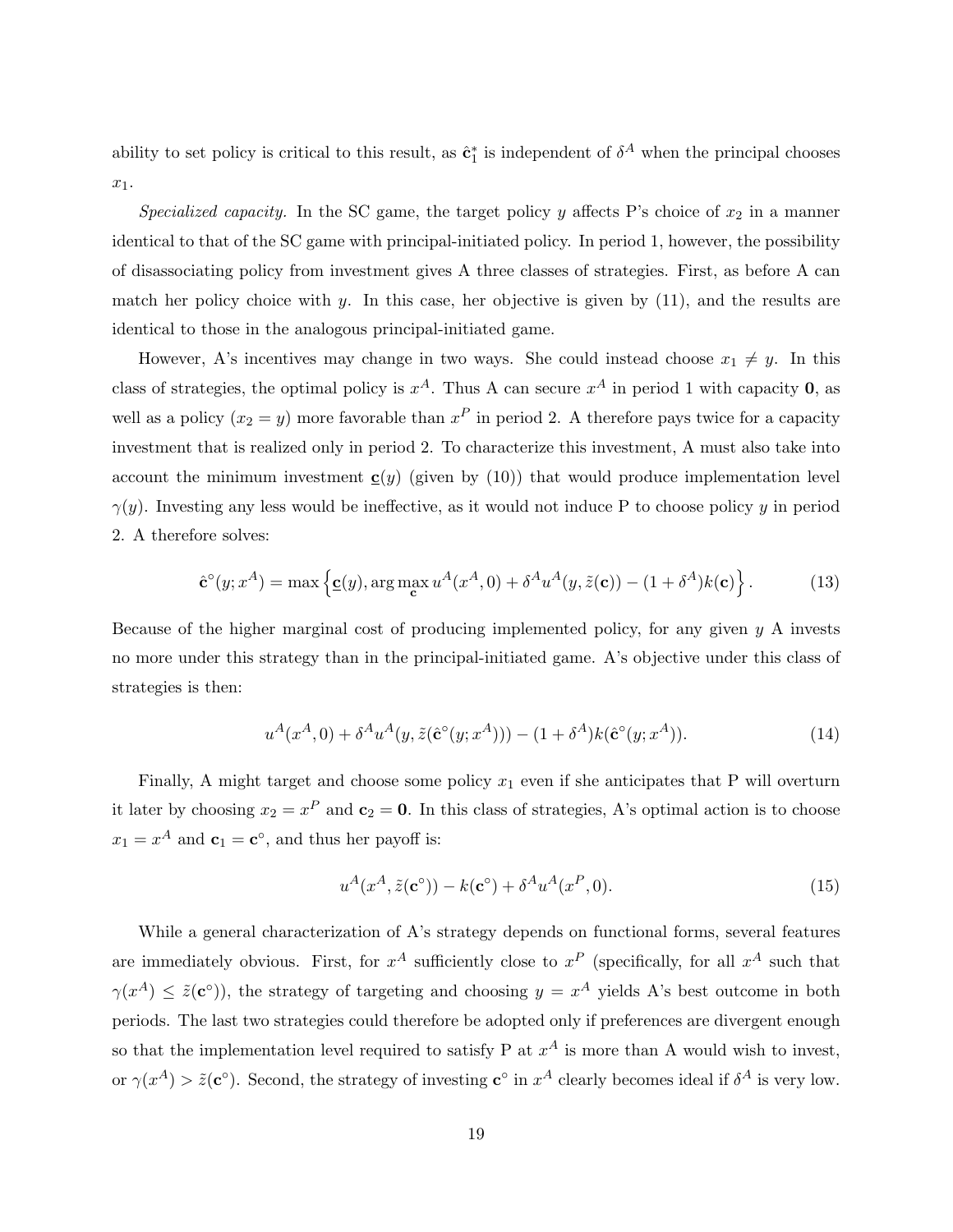Finally, the strategy of choosing  $y \neq x_1$  is optimal if A cares relatively little about implementation but more so about policy. Thus both of the latter strategies might be observed when highly politicized agencies face a hostile legislature.

Agent-initiated policy opens the possibility of higher organizational capacity and implementation levels, as the initial policy choice might allow an agent to realize greater gains from her investments. These investments might benefit the principal as well. However, the agent also faces the possibility of renegotiation, which did not occur in the principal-initiated games.

## 4.2 Delegation

The principal's delegation problem can be addressed simply by adding P's choice between agent- and principal-initiated policy prior to A's choice of  $c_1$ , and comparing payoffs between the two subgames.

General capacity. In equilibrium, delegation is followed by renegotiation of policy back to  $x^P$ . Using (1) and rearranging, P then delegates if:

$$
u^P(x^P, \tilde{z}(\mathbf{c}_1^*)) - u^P(x^A, \tilde{z}(\hat{\mathbf{c}}_1^*)) \le \delta^P \left[ u^P(x^P, \tilde{z}(\hat{\mathbf{c}}_1^*)) - u^P(x^P, \tilde{z}(\mathbf{c}_1^*)) \right]. \tag{16}
$$

Expression (16) states the intuitive condition that delegation occurs if the period 2 gain from capacity investment compensates for the (possible) loss in utility for moving policy from  $x^P$  to  $x^A$ . It is sufficient for establishing several equilibrium relationships, which are stated without proof. Clearly, the delegation choice depends on the weightings that players place on period 2 payoffs. A invests more if given delegation for low values of  $\delta^A$ , and P values investment more for high values of  $\delta^P$ . P might therefore be more willing to delegate when an agency is staffed by a higher proportion of political appointees, or in periods of high incumbency advantage. Likewise, if  $\delta^A$  is high and  $\delta^P$  is low, capacity investments become less important to P than immediate policy gains, and P retains policy authority. As  $x^A$  increases, the delegation decision requires P to trade off between the increased investment from delegation and the loss in policy in period 1. Under many (but not all) functional assumptions, P becomes less inclined to delegate as  $x^A$  and  $x^P$  diverge.

Specialized capacity. While delegation may sometimes benefit the principal under general capacity, the same is not true of specialized capacity. The next result establishes that P cannot benefit from a specialized agent. This occurs because the policies and investments implied by (14) and  $(15)$  are no better for P than those implied by  $(11)$ . (This is most clear in  $(15)$ , where P does worse than simply receiving  $x^P$  with no capacity investments in both periods.) P therefore cannot benefit from agent-initiated policy and delegation is weakly dominated.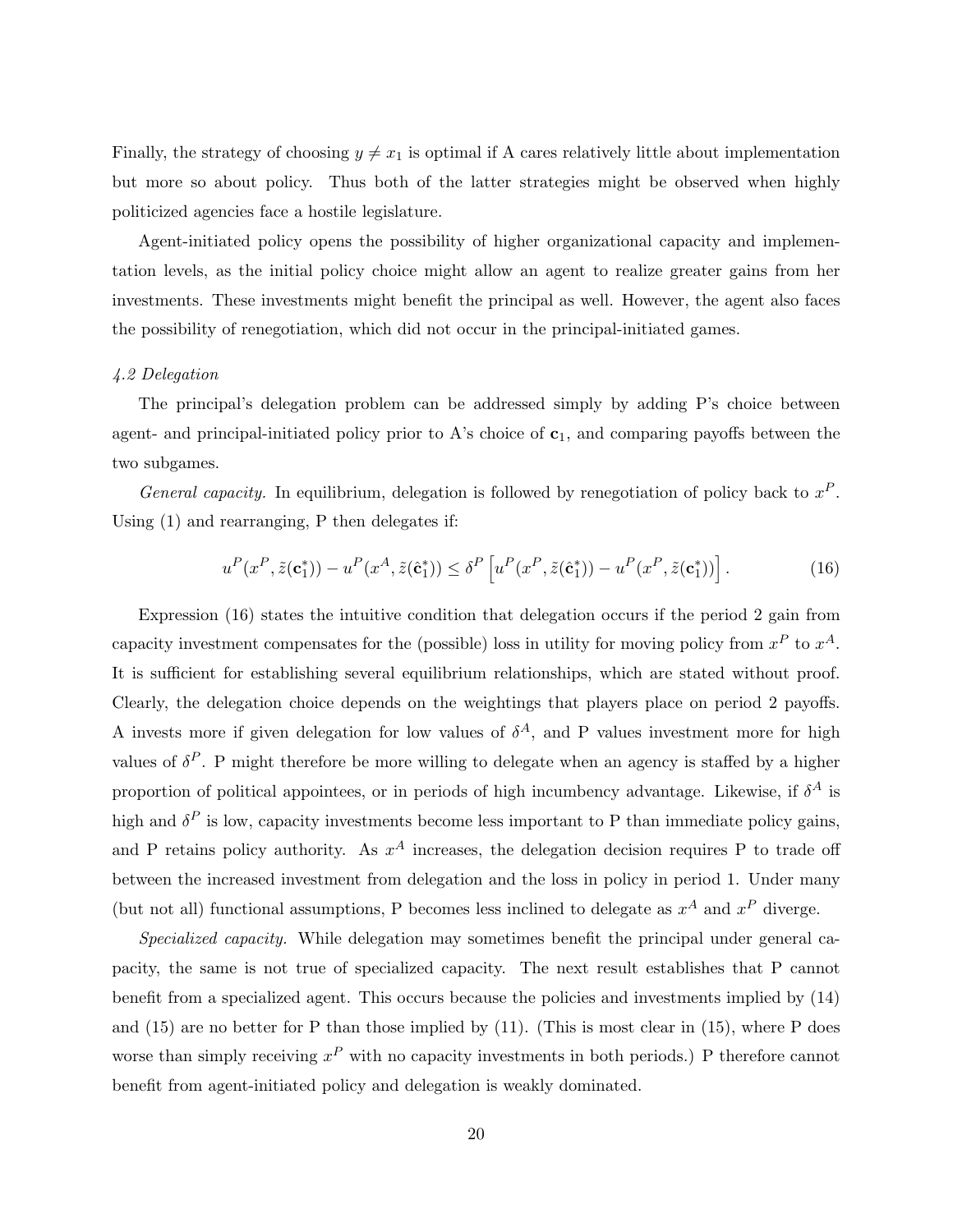**Proposition 7** Delegation under specialized capacity. In the SC game, P does not delegate.

Proposition 7 is somewhat counter-intuitive because it contrary to what many models of delegation predict. Moreover, the result does not depend on any imperfect or asymmetric information. It is therefore worth emphasizing how delegation and specialization affects A's incentives. Without delegation, A faces a sometimes binding constraint of satisfying P, given by  $\gamma(\cdot)$ . Delegation can temporarily free A from this constraint, and the benefits naturally accrue to A.

The result does not necessarily imply that specialized agents never receive policy authority. In some cases, P is indifferent between delegating and not. Additionally, an agent may take advantage pre-existing statutory authority by applying it to a new area. This would force the principal to react to the agency's first move in targeting and setting policy. It is finally worth noting that because A is allowed to choose any policy in  $X$  under agent-initiated policy, this is a model of "full" delegation. However models of delegation commonly establish that the principal can do somewhat better by constraining ex ante the set of policies that the agent may choose  $(e,q)$ . Gailmard 2002, 2009).

## 5. Conclusions

A long recognized but under-examined role of organizations is that of providing the capacity to execute policy. Bureaucratic agencies and their principals both have an interest in quality implementation, independent of who chooses policy or the policy itself. But they may disagree over how much capacity should be provided for a given policy, in addition to disagreeing over ideal policies. Modeling the trade-offs between policy and capacity therefore substantially enriches a spatial model of policy choice and delegation.

The theory views legislation as an incomplete contract, where policy can be specified by a principal but organizational capacity, and hence implementation, arises from agency investment. This investment is non-contractible in the short run, and so neither its location nor its extent can be specified ex ante. This agenda-setting power disappears in the long run as the principal "learns" the capacity technology and possibly renegotiates both capacity and policy.

The results relate several variables in determining organizational capacity and policy choice, including preference divergence, discount factors, and especially the technology of capacity investments. A generalist agency anticipates that its investment will be appropriated by the principal. Thus capacity and implementation levels are decreasing in the difference in ideal points. To some extent, the principal may be able to offset this loss of investment through delegation.

By contrast, when capacity investments can be targeted, implementation levels may increase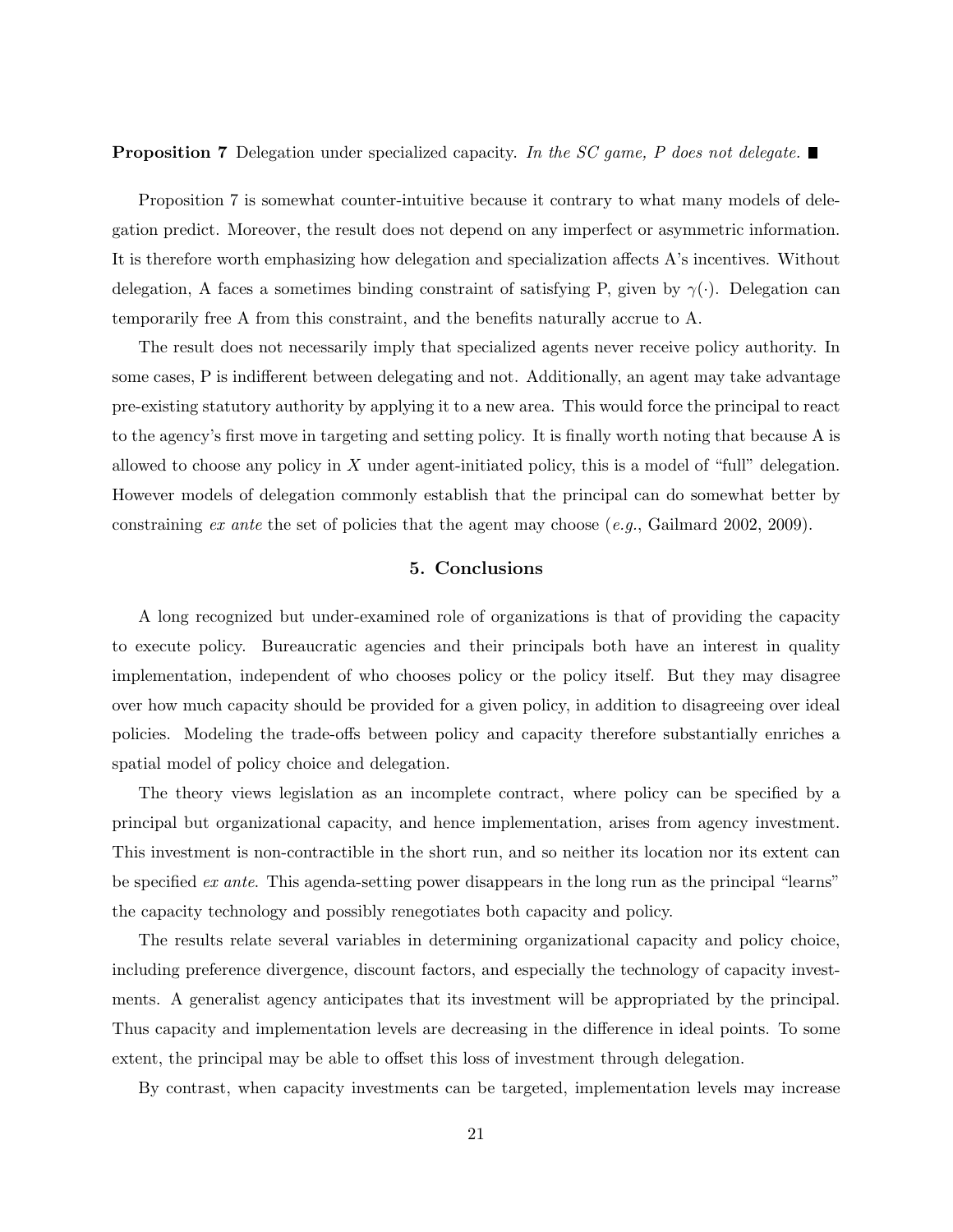as the players' preferences diverge. This happens because the agency can induce a policy closer to its ideal by compensating the principal with a high level of investment. This policy will not be overturned and, if the principal values capacity highly, can be located close to the agency's ideal. Compared with the generalist case, the resulting combination of policy and capacity is often worse for the principal. As a result, political leaders will often have an incentive to ensure that civil servants are endowed with a generalist background.

The specialist case further suggests a theoretical basis for the concept of "bureaucratic autonomy," which analysts have long invoked informally to describe agencies that appear to be highly operationally independent  $(e.q., S$ elznick 1957). In the model, the principal will acquiesce to an ideologically extreme specialist agency's initiative because of its prior capacity investments. The resulting policy compromise occurs even in the absence of delegation. Autonomy is therefore observationally distinct from the standard theoretical account of delegation, under which the principal grants policy authority to a "friendly" agency.

The general framework developed here is useful for examining empirically other connections between capacity and preferences, delegation, policy choice, agency structure, specialization, and politicization. For example, the model in Section 4 predicts that delegation requires an unspecialized agency with a low discount factor. One empirical implication might be that agencies with higher proportions of political appointees will be more likely to receive ambiguous policy instructions.

A significant extension the model would be to consider variations in the ability of the principal to renegotiate. In some cases, renegotiation might be more difficult than in the present model because of divided government or high fixed costs in the capacity technology. In others, renegotiation may be easier because the principal learns how the capacity technology works across its entire domain (so that  $c_2$  is unrestricted). The model gives us reason to surmise that the agency gains leverage from the inability to renegotiate, and therefore has an incentive to seek complex technologies which make her investments irreversible.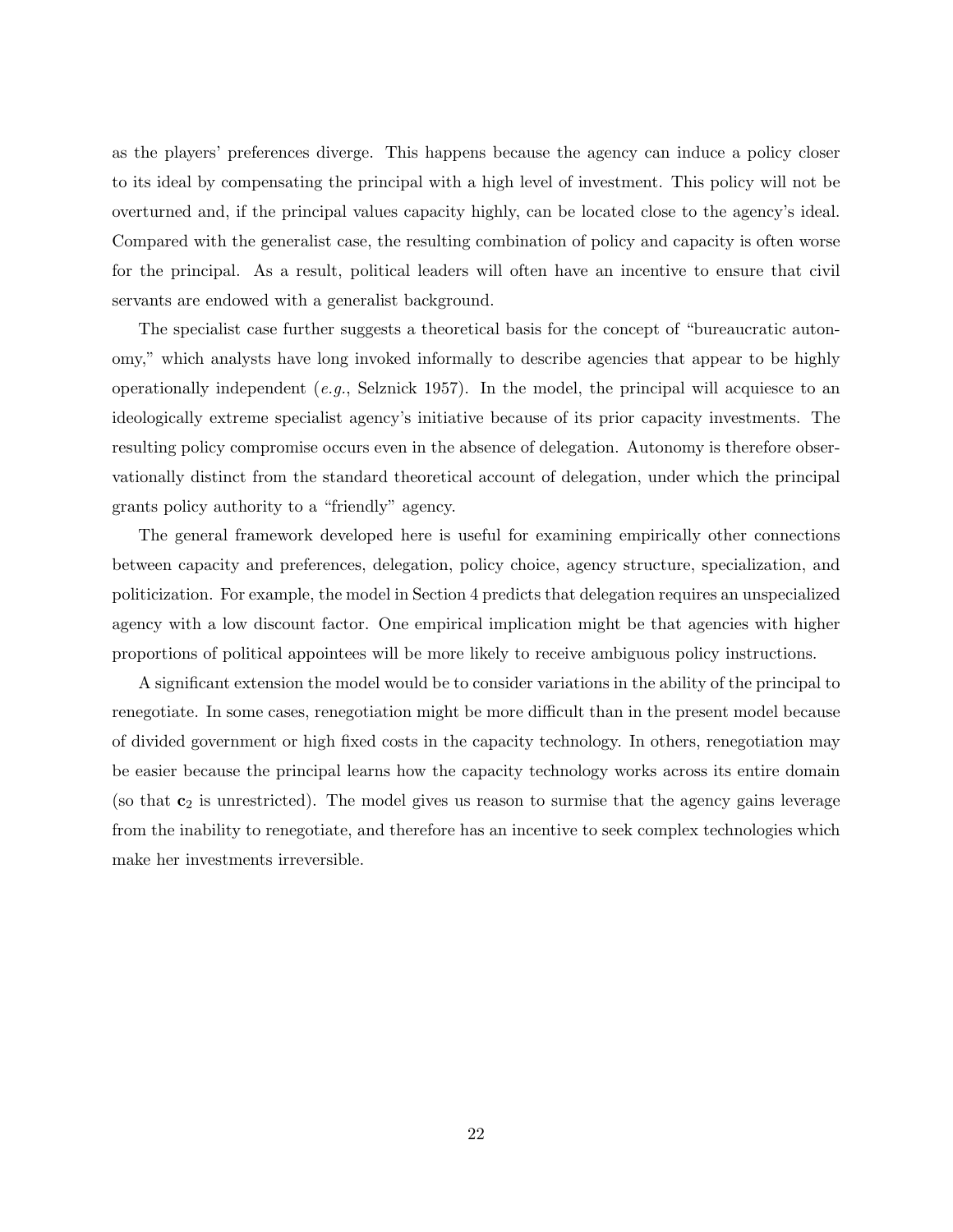## Appendix

### Proof of Proposition 2. (i) Derived in the text.

(ii) To conserve on notation, I omit time subscripts throughout. I show that A's objective  $V: \mathbb{R}^m_+ \times [x^P, \infty) \to \mathbb{R}$  satisfies the conditions of Theorem 3 of Edlin and Shannon (1998). The first is continuity, which is assumed. Second, the choice domain  $(\mathbb{R}^m_+)$  must be a properly partially ordered lattice, which holds trivially.<sup>22</sup> Third, the type space  $[x^P,\infty)$  must be partially ordered, which, using the standard order, also holds trivially. Additionally  $V(\cdot)$  must satisfy:

Supermodularity in c. For any  $i \neq j$ , differentiation yields  $\frac{\partial^2 V}{\partial c \cdot \partial j}$  $\frac{\partial^2 V}{\partial c_i \partial c_j} = (1+\delta^A) \left[ \frac{\partial u^A}{\partial z} \right]$ ∂z  $\partial^2 z$  $\frac{\partial^2 z}{\partial c_i \partial c_j} - \frac{\partial^2 k}{\partial c_i \partial c_j}$  $\partial c_i\partial c_j$ i ≥ 0. Theorem 6 of Milgrom and Shannon (1994) yields the result.

Strictly increasing differences in  $(c; -x^A)$ . Noting that  $x^A > x^P$ , for any j, differentiation yields  $\frac{\partial^2 V}{\partial c_j \partial x^A} = (1+\delta^A) \frac{\partial^2 u^A}{\partial z \partial x^A}$  $\frac{\partial^2 u^A}{\partial z \partial x^A} \frac{\partial z}{\partial c_j}$  $\frac{\partial z}{\partial c_j}$  < 0. Thus  $\frac{\partial^2 V}{\partial c_j \partial (-x^A)} > 0$ . Theorem 6 of Milgrom and Shannon (1994) yields the result.

*Increasing marginal returns to some c<sub>j</sub>.* This follows from the fact that  $\frac{\partial^2 V}{\partial c_j \partial (-x^A)} > 0$  over all possible  $c_j$ ,  $x^A$ , for any j.

Observe that by the assumptions on  $u^A(\cdot)$  and  $k(\cdot)$ ,  $\mathbf{c}^* \in \text{int } \mathbb{R}^m_+$ . By the theorem, for any sublattice  $S \subset \mathbb{R}^m_+$  satisfying  $c^* \in \text{int } S$  and  $c' = \arg \max_{c \in S} V(c; x^{A'})$ ,  $c' > (<) c^*$  if  $-x^{A'} > (<$ )  $-x^A$ . Thus,  $c^*$  is strictly increasing in  $-x^A$ , or strictly decreasing in  $x^A$ . The result on  $z_1^*$  follows from the fact that  $z(\cdot)$  is increasing in each  $c_j$ .

**Proof of Proposition 3.** In period 1, P chooses policy  $y \neq x^P$  if  $\tilde{z}(c_1) \geq \gamma(y)$ ; otherwise P chooses  $x^P$ . Since  $\tilde{z}(c^{\circ}(x^P)) > \gamma(x^P) = 0$ , A always prefers investing optimally in  $x^P$  to letting P choose  $x^P \neq y$ . Thus,  $x_1^* = y^*$ . In period 2, P can do no better than choosing  $\mathbf{c}_2 = \mathbf{c}_1$ , which results in the same calculation as in period 1. Thus,  $x_2^* = y^*$ .

To show that  $y^* \in (x^P, x^A]$ , note that because  $\frac{\partial^2 u^i}{\partial z \partial x} > (=)(<) 0$  for  $x < (=)(>) x^i$ , holding z constant any policy  $y \notin [x^P, x^A]$  is strictly dominated by either  $x^A$  or  $x^P$  for both players. Thus, A only invests in some  $y^* \in [x^P, x^A]$ . Finally, to show that  $x^P$  cannot be chosen, note that (i)  $\tilde{z}(\mathbf{c}^{\circ}(x^P)) > \gamma(x^P)$ ; (ii)  $\gamma(y)$  is continuous; and (iii) by Berge's Theorem of the Maximum, the concavity of  $u^A(\cdot)$ , and the continuity of  $z(\cdot)$ ,  $\tilde{z}(c^{\circ}(y))$  is continuous in y. These facts imply the existence of a non-empty neighborhood of  $x^P$  within which  $\tilde{z}(c^{\circ}(y)) > \gamma(y)$ , and thus there exists

 $^{22}$ A partially ordered set X is a lattice if the least upper bound and greatest lower bound of any two elements are also elements of X. If  $X = \mathbb{R}^m_+$  and the standard component-wise order is used, then the least upper bound is simply the component-wise maximum, and the greatest lower bound is the component-wise minimum. X is properly partially ordered if all equivalence classes are singletons, which is true for the component-wise order.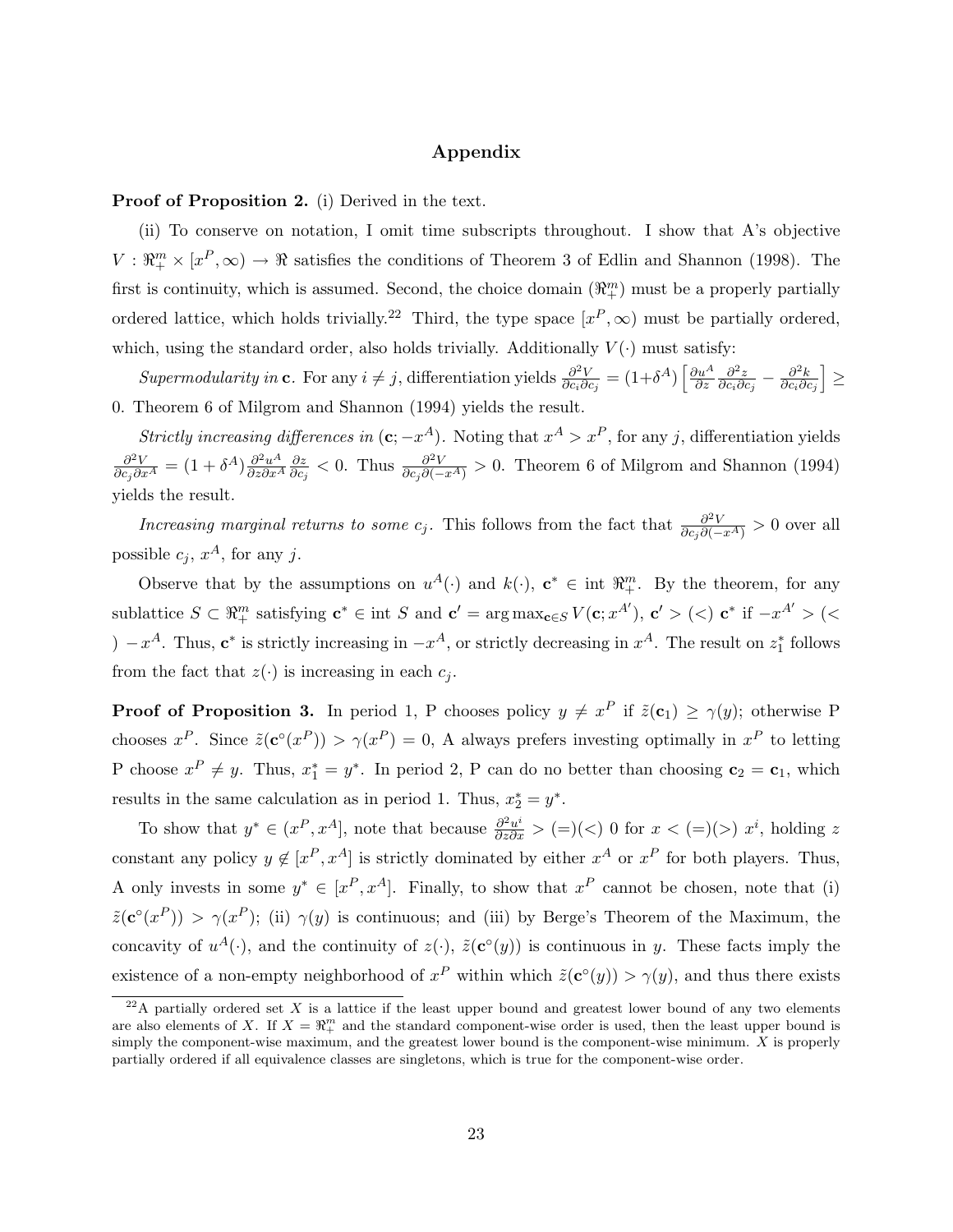some  $y > x^P$  that A strictly prefers to investing in over  $x^P$ . Thus,  $y^* > x^P$ , completing the proof. Ш

**Proof of Proposition 4.** (i) By Proposition 3,  $x_1^* = x_2^* = y^*$ . Therefore in period 2, P wishes to maximize capacity, implying  $\mathbf{c}_2^* = \mathbf{c}_1^*$ . Also by Proposition 3,  $y^* > x^P$ . Since  $z_1^* \geq \tilde{z}(\mathbf{c}^\circ(y^*))$  and  $\tilde{z}(\mathbf{c}^{\circ}(y))$  is increasing in y on  $[x^P, x^A]$ ,  $\tilde{z}(\mathbf{c}^{\circ}(y^*)) > \tilde{z}(\mathbf{c}^{\circ}(x^P))$ , and thus  $z_1^* > \tilde{z}(\mathbf{c}^{\circ}(x^P))$ . From the assumptions made on  $z(\cdot)$ , it follows immediately that  $\mathbf{c}_2^* \geq \mathbf{c}^{\circ}(y^*) \geq \mathbf{c}^{\circ}(x^P)$ , completing the proof.

(ii) If  $x^A \le x_c$ , then A achieves her ideal policy and implementation levels by choosing  $y^* = x^A$ and  $\mathbf{c}_1^* = \mathbf{c}^\circ$ , which results in  $z_1^* = \tilde{z}(\mathbf{c}^\circ) \ge \gamma(x^A)$ . Thus for  $x^A \le x_c$ ,  $z_1^*$  is constant in  $x^A$ .

To show the result for  $x^A \in [x_c, x_c + \epsilon]$ , note that if  $y^* > x_c$ , then it must be the case that A invests the minimum necessary to satisfy P:  $z_1^* = \gamma(y^*)$ . Since  $\gamma(\cdot)$  is increasing, it is therefore sufficient to be show that  $y^*$  is increasing over  $x^A \in [x_c, x_c + \epsilon]$ , for some  $\epsilon > 0$ . Let  $y^*(x^A)$  denote the set of optimal choices of y given  $x^A$ . Since  $\gamma(x_c) = \tilde{z}(\mathbf{c}^\circ(x_c; x_c))$ , it is clear that  $y^*(x_c) = x_c$  is the unique solution at  $x^A = x_c$ . I consider the reduced problem where y is restricted to  $[x_c - \epsilon', x_c + \epsilon']$  $(\epsilon' > 0)$  and implementation levels are given by  $\gamma(y)$ . This problem will have two properties. First, it will have the same solution as the problem where  $y$  is chosen from  $X$ . Second, under this restricted domain, A's objective  $V(\cdot)$  (11) satisfies the two conditions of Corollary 1 of Edlin and Shannon (1998). Verifying these properties and characterizing the intervals will be sufficient to prove the result.

I begin with the second property. The first condition is continuous differentiability of  $V(\cdot)$ , which is assumed. The second condition is that A's objective (11) has increasing marginal returns (*i.e.*,  $\frac{dV}{dy}$  is increasing in  $x^A$ ) in a neighborhood of  $x_c$ . Differentiating (11) yields:

$$
\frac{dV}{dy} = (1 + \delta^A) \left[ \frac{\partial u^A}{\partial y} + \frac{\partial u^A}{\partial \gamma} \frac{d\gamma}{dy} - \sum_{j=1}^m \frac{\partial k}{\partial \underline{c}_j} \frac{d\underline{c}_j}{dy} \right].
$$
\n(17)

Observe that of the terms in (17),  $\sum_j \frac{\partial k}{\partial c_j}$  $\overline{\partial c_j}$  $\frac{dc_j}{dy}$  and  $\frac{d\gamma}{dy}$  are independent of  $x^A$ . Additionally, the marginal effect of  $x^A$  (fixing y) on  $u^A(\cdot)$  is identical to that of  $-y$  (fixing  $x^A$ ). Thus,  $\frac{dV}{dy}$  is increasing in  $x^A$  if  $-\frac{\partial^2 u^A}{\partial y^2} - \frac{\partial^2 u^A}{\partial \gamma \partial y}$  $\partial \gamma \partial y$  $\frac{d\gamma}{dy} > 0$ , or equivalently:

$$
-\frac{\partial^2 u^A}{\partial y^2} / \frac{d\gamma}{dy} > \frac{\partial^2 u^A}{\partial \gamma \partial y}.
$$
\n(18)

To show that (18) holds in some non-empty neighborhood of  $x_c$ , note the following three facts. (a) By assumption on  $u^A(\cdot)$ ,  $-\frac{\partial^2 u^A}{\partial y^2}$  is strictly positive and bounded away from zero. (b) By the the fact that  $\gamma(\cdot)$  is non-decreasing and bounded in any neighborhood of  $x_c$ ,  $\frac{d\gamma}{dy}$  is non-negative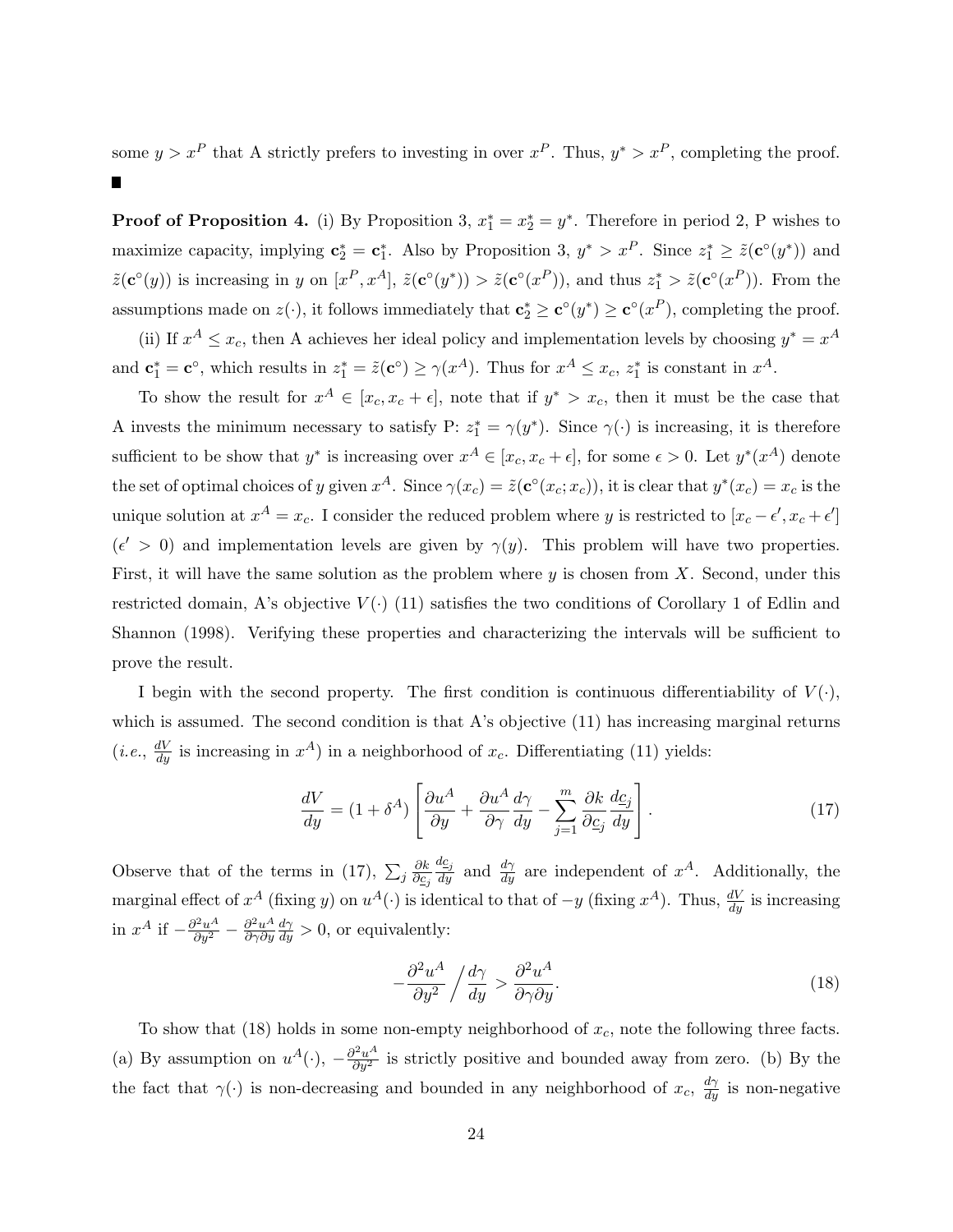and bounded from above. These imply that in any neighborhood of  $x_c$ , the left-hand side of (18) is bounded from below by some  $\eta' > 0$ . (c) By assumption on  $\frac{\partial^2 u^A}{\partial \gamma \partial y}$ , for any  $\eta'' > 0$  there exists a non-empty neighborhood of  $x^A$  such that  $\Big|$  $\frac{\partial^2 u^A}{\partial \gamma \partial y}(y)\Big| < \eta''$ .

Now choosing  $\eta'' < \eta'$ , there exists an interval  $[x_c-\epsilon', x_c+\epsilon']$ , where  $\epsilon' > 0$ , such that (18) holds for all y,  $x^A$  contained within. Recalling that  $x_c$  is the unique solution to (11) when  $x^A = x_c$ , this implies that for  $x^A \in [x_c, x_c + \epsilon']$ , the first-order condition is strictly increasing in  $x^A$  over  $(x_c-\epsilon', x_c+\epsilon')$ . Thus for any  $x^A \in [x_c, x_c+\epsilon']$ , the first-order necessary condition for maximization cannot be satisfied at any  $y \in [x_c - \epsilon', x_c]$ .

To verify the first property, recall from the discussion of Section 3.2 that any  $x^A > x_c$  induces some  $y_c < x_c$ , and that  $y^* \in [y_c, x^A]$  and  $z_1^* = \gamma(y^*)$ . The property is therefore satisfied if:

$$
[y_c, x^A] \subset (x_c - \epsilon', x_c + \epsilon'). \tag{19}
$$

Now select  $\epsilon \in (0, \epsilon')$  such that  $x^A = x_c + \epsilon$  induces  $y_c$  satisfying (19). Existence of such an  $\epsilon$  follows from the continuity of  $\gamma(\cdot)$  and  $\tilde{z}(c^{\circ}(\cdot))$  and the fact that  $\epsilon = 0$  satisfies (19) trivially. Note that this selection guarantees an interior solution in  $[x_c-\epsilon', x_c+\epsilon']$ .

The corollary implies that any interior selection of maximizers  $y^*(x^A)$  is increasing in  $x^A$  on  $[x_c-\epsilon', x_c+\epsilon']$ . Thus the maximum value of  $y \in [x_c, x_c+\epsilon']$  satisfying the first order condition of (11) is strictly increasing in  $x^A$ . Since A must choose the value in  $y^*(x^A)$  closest to  $x^A$ , she chooses  $\max y^*(x^A)$ . Hence  $y^*$  is increasing in  $x^A$  over  $x^A \in [x_c, x_c + \epsilon]$ .

(iii) I show that A's objective  $V(\cdot)$  (11) satisfies the two conditions of Corollary 1 of Edlin and Shannon (1998). The first is continuous differentiability, which is assumed.

The second condition is increasing marginal returns; *i.e.*,  $\frac{dV}{dy}$  is increasing in  $x^A$ , which, by part (ii), is satisfied if (18) holds. By the argument in part (ii), the left-hand side of (18) is bounded from below by some  $\eta' > 0$  for all  $x^A \ge x_c$  and  $y \ge x^P$ . (For obvious reasons I disregard  $y < x^P$ .) By the boundedness of  $\frac{\partial^2 u^A}{\partial \gamma \partial y}$ , there exists some  $\underline{p} > 0$  such that  $\frac{\partial^2 u^A}{\partial \gamma \partial y} < \eta'$  if  $p \le \underline{p}$  for all  $x^A \ge x_c$ and  $y \geq x^P$ .

Thus by the corollary, if  $p \leq p$ , then  $\frac{dV}{dy}$  is increasing in  $x^A$  and any interior selection from the set  $y^*(x^A)$  of maximizers of  $V(\cdot)$  on X is strictly increasing. That  $y^* \in \text{int } X$  follows from the argument in the proof of Proposition 3, which established that  $y^* \in (x^P, x^A]$ . Thus,  $y^*$  is strictly increasing in  $x^A$  over  $[x_c, \max X]$ .

Finally, by the discussion of Section 3.2, for any  $x^A > x_c$  we have  $z_1^* = \gamma(y^*)$ . Since  $\gamma(y)$  is strictly increasing, the same comparative statics apply to  $z_1^*$  as to  $y^*$ .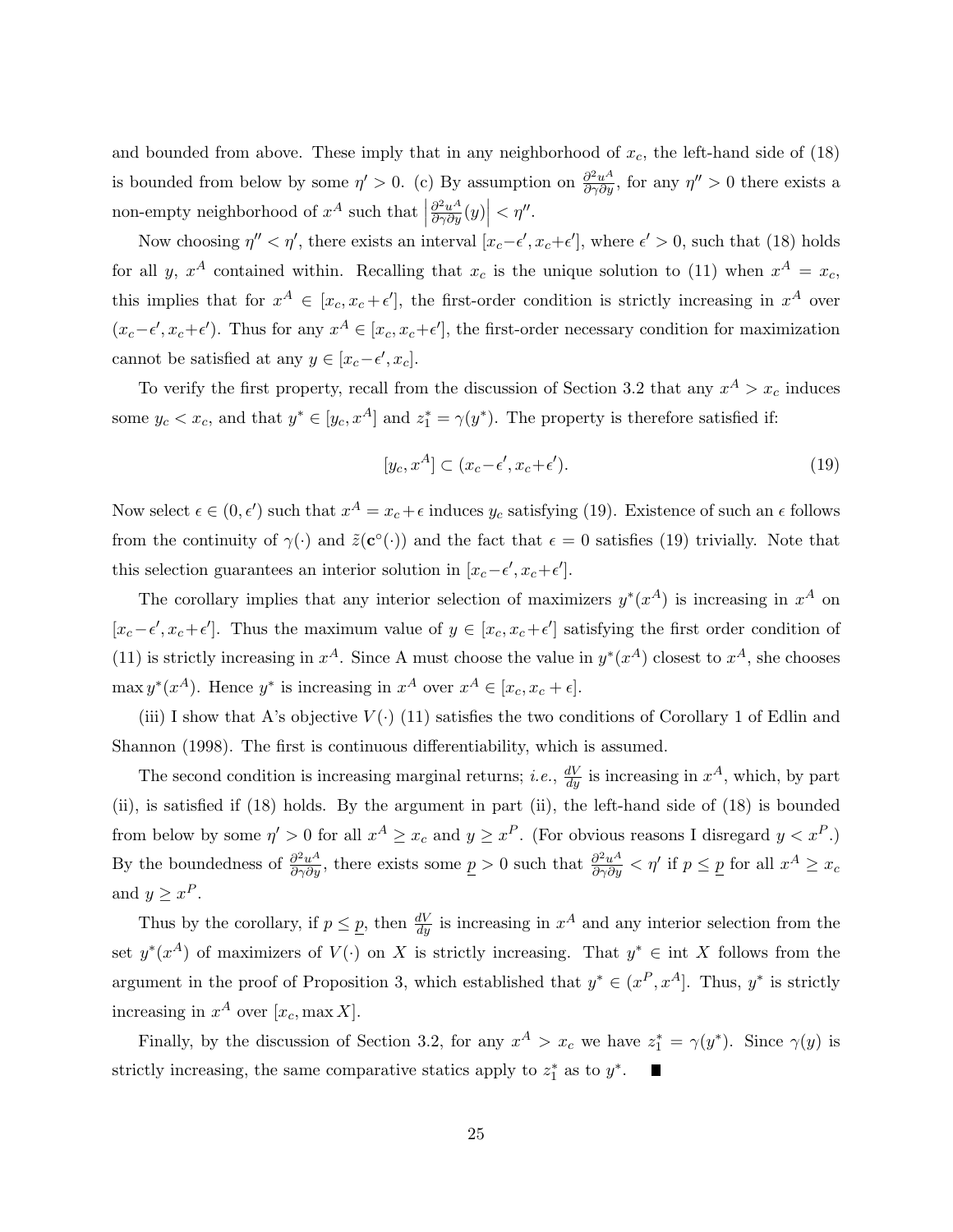**Proof of Proposition 5.** Since there is no renegotiation and  $\mathbf{c}_2^* = \mathbf{c}_1^*$  in equilibrium, it is sufficient to show the result for  $U^{i}(x_1^*, y^*, c_1^*)$ . For notational convenience, I omit time subscripts.

(i) By Proposition 2, A receives  $U^A(x^P, x^P, \mathbf{c}^\circ(x^P))$  in the GC game. In the SC game, since  $\frac{\partial u^A}{\partial z}$ is increasing on  $[x^P, x^A]$ ,  $U^A(x, x, \mathbf{c}^\circ(x)) > U^A(x^P, x^P, \mathbf{c}^\circ(x^P))$  for any  $x \in (x^P, x^A]$ . Observe that by the assumptions on  $u^{i}(\cdot)$  and  $z(\cdot)$ , we have  $\gamma(0) = 0$  and  $\tilde{z}(c^{\circ}(x^{P})) > 0$ . Thus the continuity of  $u^i(\cdot)$  implies the existence of some  $y' \in (x^P, x^A)$  satisfying  $\tilde{z}(c^{\circ}(y'; x^A)) > \gamma(y')$ , which implies  $U^P(y', y', \mathbf{c}^{\circ}(y')) > U^P(x^P, x^P, \mathbf{c}^{\circ}(x^P)).$  Thus if A were to choose  $y = y'$  and invest  $\mathbf{c}^{\circ}(y'),$  P would choose  $x = y'$  and not renegotiate. Hence  $U^A(x^*, x^*, \mathbf{c}^\circ(x^*)) \geq U^A(y', y', \mathbf{c}^\circ(y'))$ . Combining inequalities yields  $U^A(x^*, x^*, \mathbf{c}^\circ(x^*)) > U^A(x^P, x^P, \mathbf{c}^\circ(x^P)).$ 

(ii) By Proposition 2, P receives  $U^P(x^P, x^P, \mathbf{c}^\circ(x^P))$  in the GC game. In the SC game, by (8),  $z^* = \max\{\gamma(y^*), \tilde{z}(c^{\circ}(y^*; x^A))\}.$  If  $z^* = \gamma(y^*)$ , then  $U^P(x^*, y^*, \underline{c}(x^*)) = U^P(x^P, x^P, \underline{\mathbf{0}})$  $U^P(x^P, x^P, \mathbf{c}^{\circ}(x^P)).$  Thus it is sufficient to show that  $z^* = \gamma(y^*)$  for  $x^A \geq x_c$ . Observe that since  $\gamma(0) = 0$  and  $\tilde{z}(c^{\circ}(y; x^A)) > 0$  for any  $y \in [x^P, x^A], x^A \geq x_c$  implies that there exists some  $y_c < x_c$ such that  $\gamma(y_c) = \tilde{z}(c^{\circ}(y_c))$  and  $\gamma(x) > \tilde{z}(c^{\circ}(x))$  for all  $x \in (y_c, x^A]$ . By the argument in Section 3.2, A prefers  $y = y_c$  and  $\mathbf{c} = \mathbf{c}^{\circ}(y_c)$  to any  $y < y_c$  associated with any capacity investment, and therefore  $y^* \ge y_c$ . Thus by (8),  $z^* = \gamma(y^*)$  for  $x^A \ge x_c$ .

Proof of Proposition 6. (i) Derived in the text.

(ii) The proof is virtually identical to that of Proposition 2(ii) and is omitted.

(iii) To conserve on notation, I omit time subscripts throughout. It is sufficient to show the result for  $\hat{\mathbf{c}}^*$ , as  $\tilde{z}(\cdot)$  is strictly increasing in c. The concavity of  $V(\cdot)$  and  $\hat{V}(\cdot)$  imply that first order conditions are sufficient to characterize solutions for both (12) and (5). By the fact that  $\frac{\partial^2 u^A}{\partial z \partial x} > 0$ for  $x \in [x^P, x^A), \frac{\partial \hat{V}}{\partial c_j} > \frac{\partial V}{\partial c_j}$  $\frac{\partial V}{\partial c_j}$  for all  $c_j$  ( $j = 1, \ldots, m$ ). The result therefore obtains if the solution of the agent-initiated game  $(12)$ ,  $\hat{\mathbf{c}}^*$ , is interior. This follows from the fact that, by assumption on  $U^A(\cdot), \frac{\partial \hat{V}}{\partial c_j}(\mathbf{0}) > 0$  for all j, and thus  $\hat{\mathbf{c}}^* \neq \mathbf{0}$ .  $\blacksquare$ 

Proof of Proposition 7. It is sufficient to show that P never benefits from any strategy in which A chooses: (i)  $x_1 = x^A \neq y$ , characterized by (14), or (ii)  $x_1 = x^A = y$ , characterized by (15). In both cases it can be assumed that  $\gamma(x^A) > \tilde{z}(c^{\circ})$ , for otherwise in equilibrium with or without delegation,  $x_1^* = y^* = x^A$ , A invests  $\mathbf{c}^{\circ}(x^A)$ , and P would not renegotiate.

In both cases, I show that P's payoffs from these strategies are less than her "reservation" payoff under the equilibrium principal-initiated game strategy, whereby P chooses  $x_1 = y^*$ . Since equilibrium policies must provide an implementation level of at least  $\gamma(y^*)$ , P's expected payoff with principal-initiated policy is at least  $r = (1 + \delta^P)u^P(x^P, 0)$ .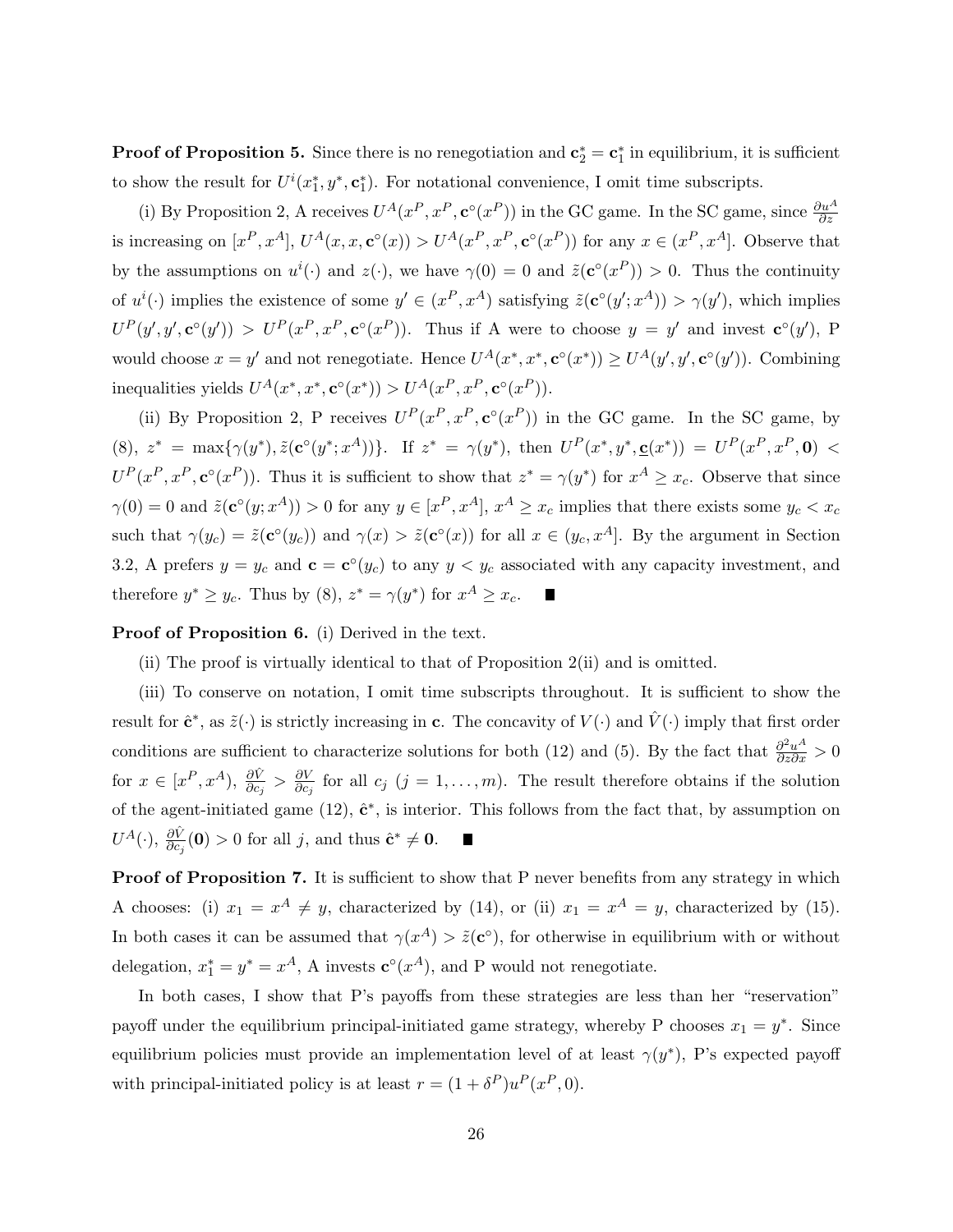(i) In period 1,  $u^P(x^A, 0) < u^P(x^P, 0)$ . For period 2, I use an argument analogous to that in Section 3.2 to show that the implementation level lies along  $\gamma(\cdot)$ . Let  $\hat{y}_c \equiv \max\{y \mid \gamma(y) =$  $\tilde{z}(\hat{\mathbf{c}}^{\circ}(y; x^A))$  denote the policy closest to  $x^A$  such that  $\gamma(\cdot)$  and  $\tilde{z}(\cdot)$  intersect under this strategy. The existence of  $\hat{y}_c$  follows from the facts that  $\gamma(x^A) > \tilde{z}(c^{\circ}), \gamma(x^P) = 0$  and  $\tilde{z}(c^{\circ}(x^P; x^A)) >$ 0. Then by the definition of  $\tilde{z}(\cdot)$  and the assumptions on  $u^A(\cdot)$ , A must prefer policy  $\hat{y}_c$  with implementation level  $\tilde{z}(\hat{\mathbf{c}}^{\circ}(\hat{y}_c; x^A))$  to any target policy  $y < \hat{y}_c$  with any implementation level. Thus the solution satisfies  $\hat{y}^* \in [\hat{y}_c, x^A]$ . Since  $\gamma(x^A) > \tilde{z}(\hat{c}^\circ(y; x^A))$  for  $y > \hat{y}_c$ , to prevent renegotiation the equilibrium implementation level must be  $\gamma(\hat{y}^*)$ . This implies that P's period 2 payoff is  $u^P(x^P, 0)$ . P's expected payoff under this delegation strategy is therefore  $u^P(x^A, 0) + u^P(x^P, 0)$ , which is less than  $r$ .

(ii) Since A chooses  $x^A$  and invests  $\mathbf{c}^{\circ}$  under this delegation strategy and  $\gamma(x^A) > \tilde{z}(\mathbf{c}^{\circ}),$  P's period 1 payoff satisfies  $u^P(x^A, \tilde{z}(c^{\circ})) < u^P(x^P, 0)$ . P also receives  $u^P(x^P, 0)$  in period 2. Thus P's payoff is strictly less than r. ш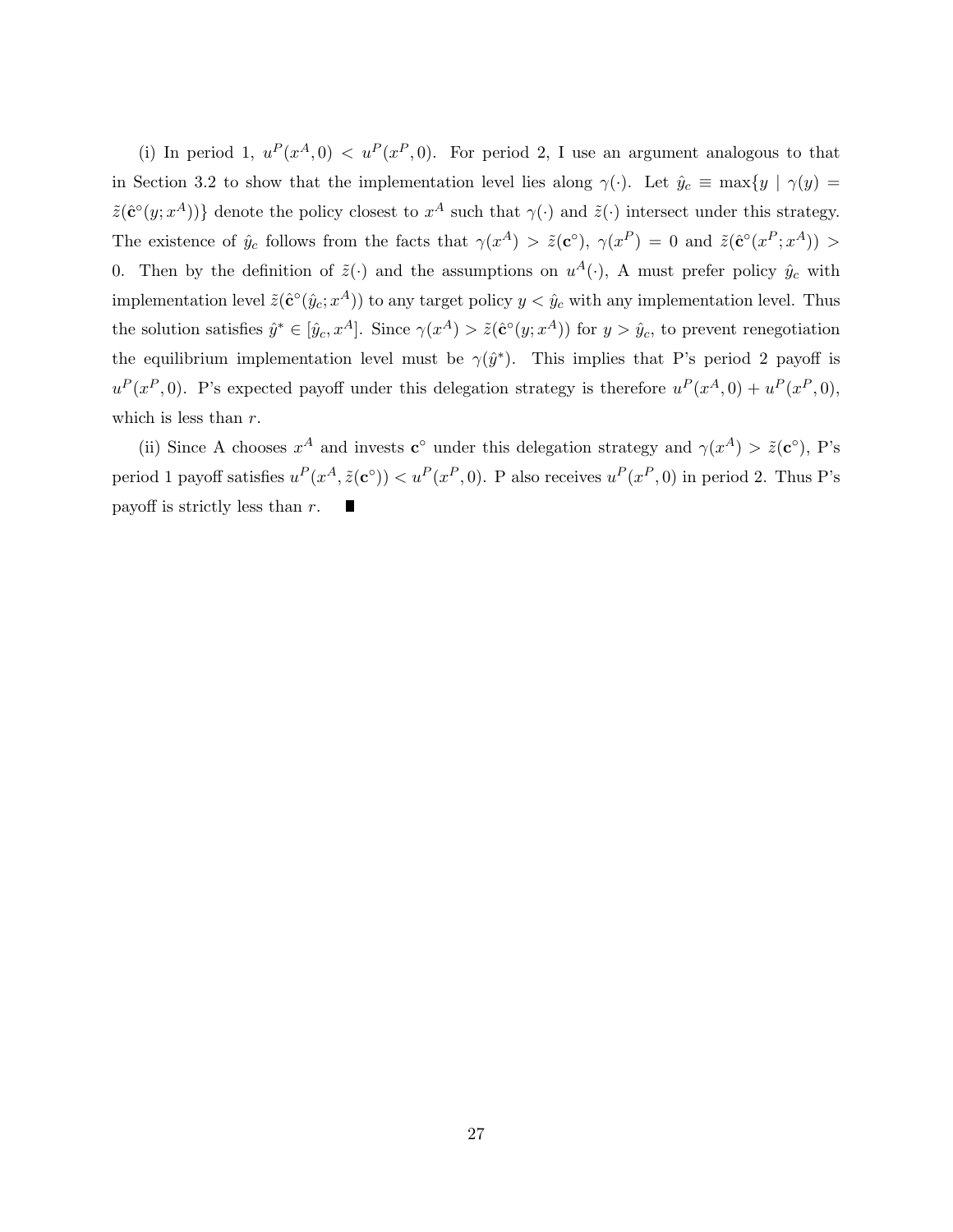## REFERENCES

- Aghion, Philippe, and Jean Tirole. 1997. "Formal and Real Authority in Organizations." Journal of Political Economy 105(1): 1-29.
- Barrilleaux, Charles, Richard Feiock, and Robert E. Crew, Jr. 1992. "Measuring and Comparing American States Administrative Characteristics." State and Local Government Review 24: 12-18.
- Bendor, Jonathan, and Adam Meirowitz. 2004. "Spatial Models of Delegation." American Political Science Review 98(2): 293-310.
- Bernheim, Douglas, and Michael Whinston. 1998. "Incomplete Contracts and Strategic Ambiguity." American Economic Review 88(4): 902-932.
- Besley, Timothy, and Maitreesh Ghatak. 2001. "Government Versus Private Ownership of Public Goods." Quarterly Journal of Economics 116(4): 1343-1372.
- Besley, Timothy, and John McLaren. 1993. "Taxes and Bribery: The Role of Wage Incentives." Economic Journal 103: 119-141.
- Besley, Timothy, and Torsten Persson. n.d. "The Origins of State Capacity: Property Rights, Taxation, and Politics." American Economic Review, forthcoming.
- Calvert, Randall L., Mathew D. McCubbins, and Barry R. Weingast. 1989. "A Theory of Political Control and Agency Discretion." American Journal of Political Science 33(3): 588-611.
- Carpenter, Daniel P. 2001. The Forging of Bureaucratic Autonomy: Reputations, Networks, and Policy Innovation in Executive Agencies, 1862-1928. Princeton: Princeton University Press.
- Cates, Jerry R. 1983. Insuring Inequality: Administrative Leadership in Social Security, 1935-54. Ann Arbor: The University of Michigan Press.
- Chisholm, Donald. 2001. Waiting for Dead Men's Shoes: Origins and Development of the U.S. Navy's Officer Personnel System, 1793-1941. Stanford: Stanford University Press.
- Derthick, Martha. 1990. Agency Under Stress. Washington, DC: The Brookings Institution.
- Dixit, Avinash K. 2002. "Incentives and Organizations in the Public Sector: An Interpretative Review." Journal of Human Resources 37(4): 696-727.
- Edlin, Aaron S., and Chris Shannon. 1998. "Strict Monotonicity in Comparative Statics." Journal of Economic Theory 81(1): 201-219.
- Epstein, David, and Sharyn O'Halloran. 1994. "Administrative Procedures, Information, and Agency Discretion." American Journal of Political Science 39(3): 697-722.
- Evans, Peter, and James E. Rauch. 1999. "Bureaucracy and Growth: A Cross-National Analysis of the Effects of 'Weberian' State Structures on Economic Growth." American Sociological Review 64: 748-765.
- Fesler, James W. 1980. Public Administration: Theory and Practice. Englewood Cliffs, NJ: Prentice-Hall.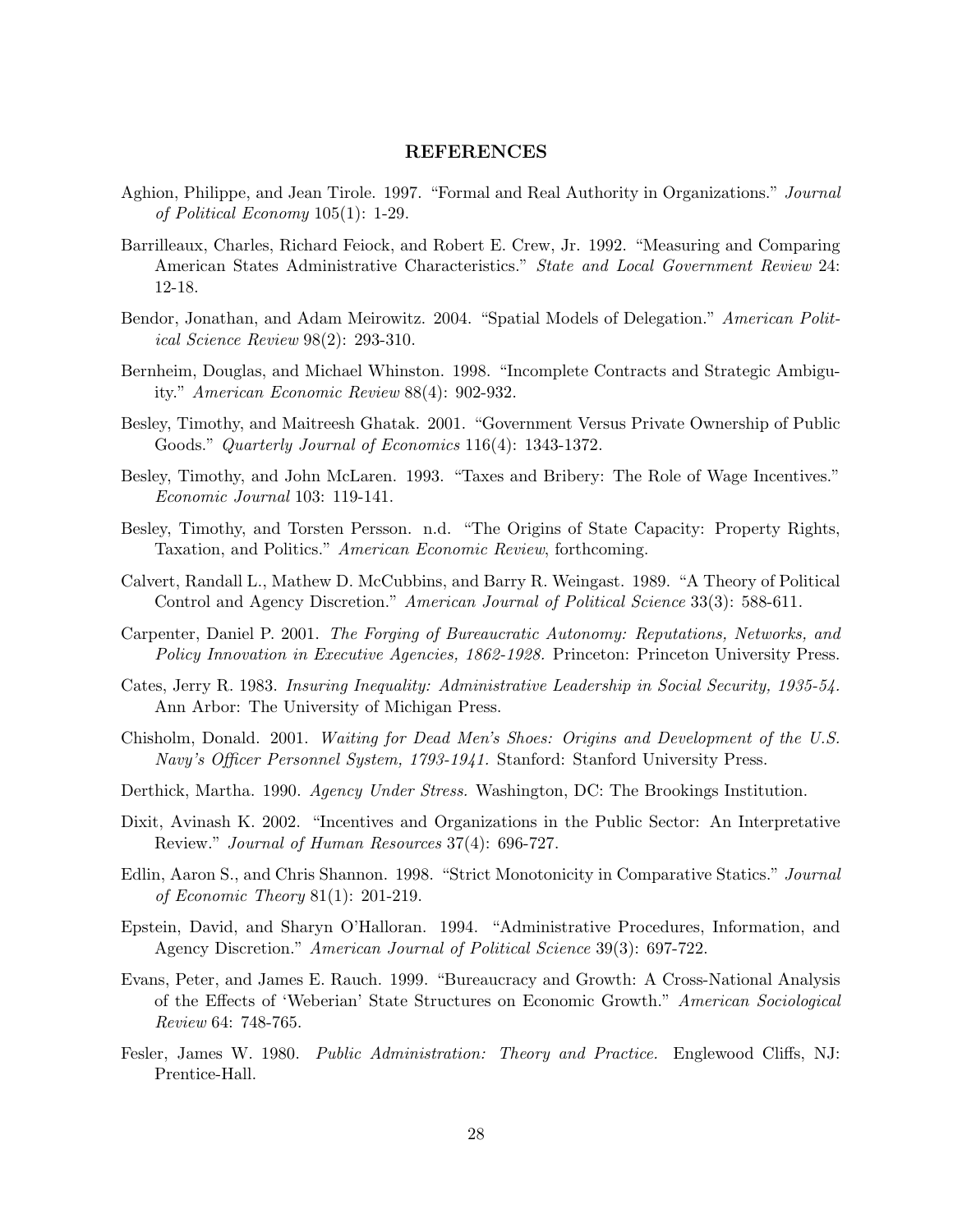- Gailmard, Sean. 2002. "Expertise, Subversion, and Bureaucratic Discretion." Journal of Law, Economics, and Organization 18(2): 536-555.
- Gailmard, Sean. 2009. "Discretion Rather than Rules: Choice of Instruments to Constrain Bureaucratic Policy-Making." Political Analysis 17(1): 25-44.
- Gailmard, Sean, and John W. Patty. 2007. "Slackers and Zealots: Civil Service, Policy Discretion and Bureaucratic Expertise." American Journal of Political Science 51(4): 873-889.
- Geddes, Barbara. 1994. Politician's Dilemma: Building State Capacity in Latin America. Berkeley, CA: University of California Press.
- Gilligan, Thomas, and Keith Krehbiel. 1987. "Collective Decisionmaking and Standing Committees: An Informational Rationale for Restrictive Amendment Procedures." Journal of Law, Economics, and Organization 3(2): 287-335.
- Grossman, Sanford J., and Oliver D. Hart 1986. "The Costs and Benefits of Ownership: A Theory of Vertical and Lateral Integration." The Journal of Political Economy 94(4): 691-719.
- Hart, Oliver D., and John Moore. 1988. "Incomplete Contracts and Renegotiation." Econometrica 56(4): 755-785.
- Huber, John D., and Nolan M. McCarty. 2004. "Bureaucratic Capacity, Delegation, and Political Reform." American Political Science Review 98(3): 481-494.
- Huber, John D., and Nolan M. McCarty. 2006. "Bureaucratic Capacity and Legislative Output." In The Macropolitics of Congress, ed. E. Scott Adler and John Lapinski. Princeton: Princeton University Press.
- Huber, John D., and Charles Shipan. 2002. Deliberate Discretion: Institutional Foundations of Bureaucratic Autonomy in Modern Democracies. New York: Cambridge University Press.
- Kato, Junko. 1994. The Problem of Bureaucratic Rationality. Princeton: Princeton University Press.
- Kaufman, Herbert. 1960. The Forest Ranger, A Study in Administrative Behavior. Baltimore: Johns Hopkins Press.
- Lewis, David E. 2008. The Politics of Presidential Appointments: Political Control and Bureaucratic Performance. Princeton: Princeton University Press.
- Milgrom, Paul, and Chris Shannon. 1994. "Monotone Comparative Statics." *Econometrica* 62(1): 157-180.
- Prendergast, Canice. 2003. "The Limits of Bureaucratic Efficiency." Journal of Political Economy 111(5): 929-958.
- Prendergast, Canice, and Lars Stole. 1996. "Impetuous Youngsters and Jaded Old-Timers: Acquiring a Reputation for Learning." Journal of Political Economy 104(6): 1105-1134.
- Rauch, James E. 2001. "Leadership Selection, Internal Promotion, and Bureaucratic Corruption in Less Developed Polities." Canadian Journal of Economics 34(1): 240-258.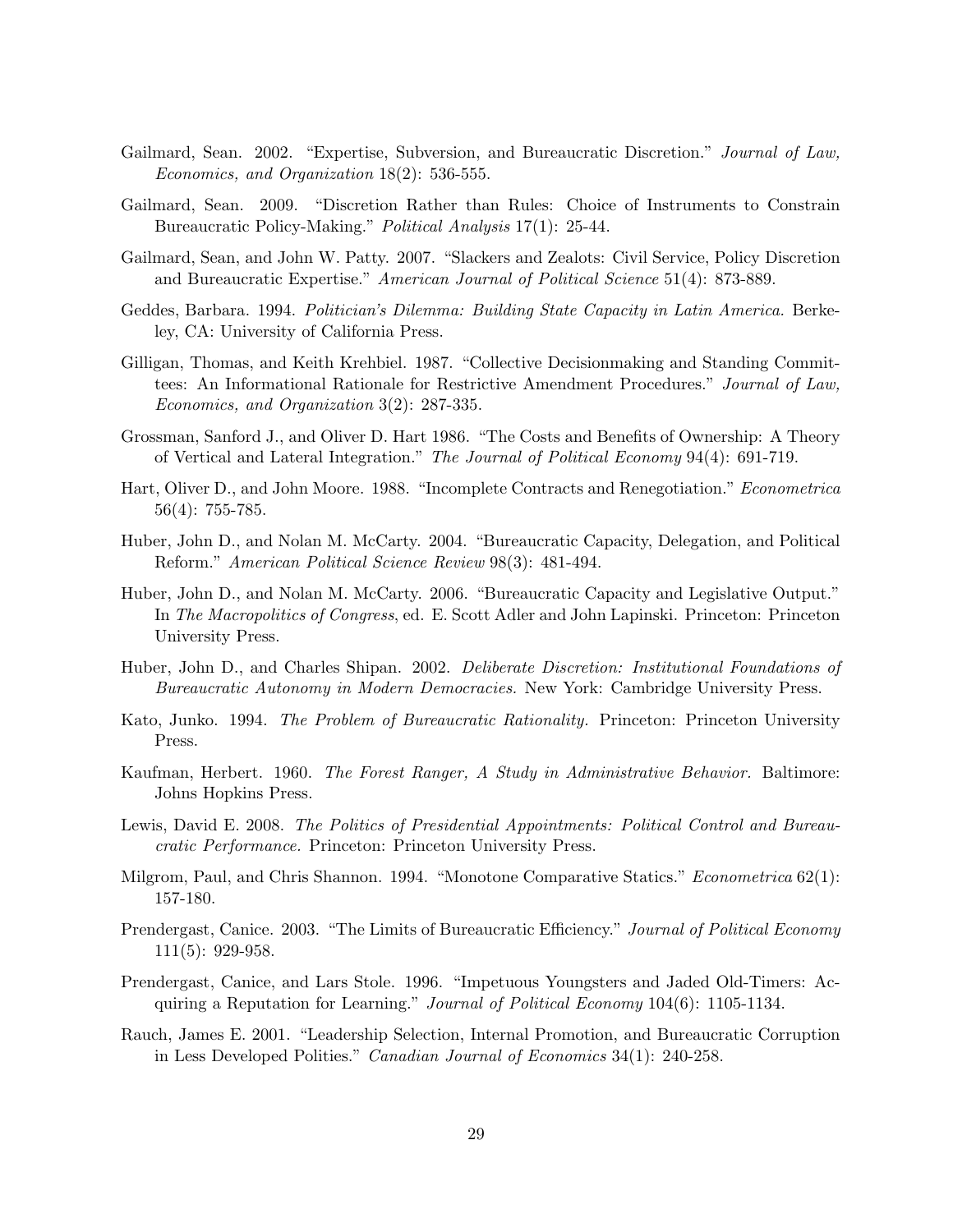Rosen, Stephen P. 1988. "New Ways of War: Understanding Military Innovation." International Security 13(1): 134-168.

Selznick, Philip. 1957. Leadership in Administration. Evanston, IL: Row, Peterson, & Co.

- Silberman, Bernard S. 1993. Cages of Reason: The Rise of the Rational State in France, Japan, the United States, and Great Britain. Chicago: University of Chicago Press.
- Skowronek, Stephen. 1982. Building a New American State: The Expansion of National Administrative Capacities, 1877-1920. New York: Cambridge University Press.
- Suleiman, Ezra N. 1974. Politics, Power, and Bureaucracy in France: The Administrative Elite. Princeton: Princeton University Press.
- Tirole, Jean. 1999. "Incomplete Contracts: Where Do We Stand?" Econometrica 67(4): 741-781.
- Wilson, James Q. 2000. Bureaucracy: What Government Agencies Do and Why They Do It. 2nd ed. New York: Basic Books.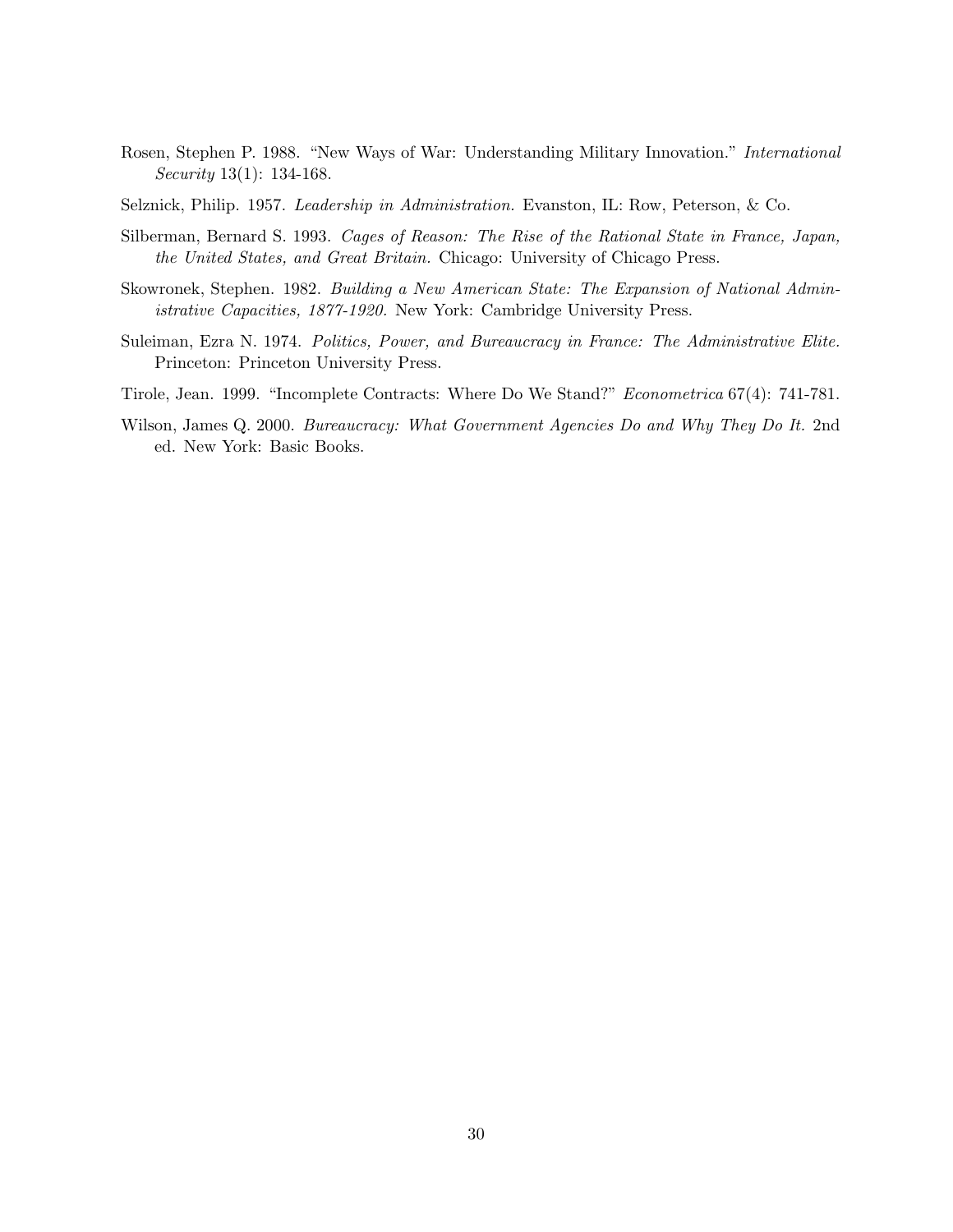

Figure 1: Two equilibrium cases under specialized capacity. In the left graph,  $x^A < x_c$  and thus  $\tilde{z}(\mathbf{c}^{\circ}(x^A;x^A)) > \gamma(x^A)$ . A is therefore able to invest optimally in her ideal policy without renegotiation by P. In the right graph,  $x^A > x_c$  and thus  $\tilde{z}(c^{\circ}(x^A; x^A)) < \gamma(x^A)$ , so A cannot invest optimally in  $x^A$  without renegotiation. Since she prefers policy  $y_c$  and capacity  $\tilde{z}(\mathbf{c}^{\circ}(y_c; x^A))$  to all policies and capacity levels along the schedule implied by  $\tilde{z}(\mathbf{c}^{\circ}(y; x^A))$  for  $y < y_c$ , her solution must lie along the schedule implied by  $\gamma(y)$  for some  $y \in [y_c, x^A]$ .